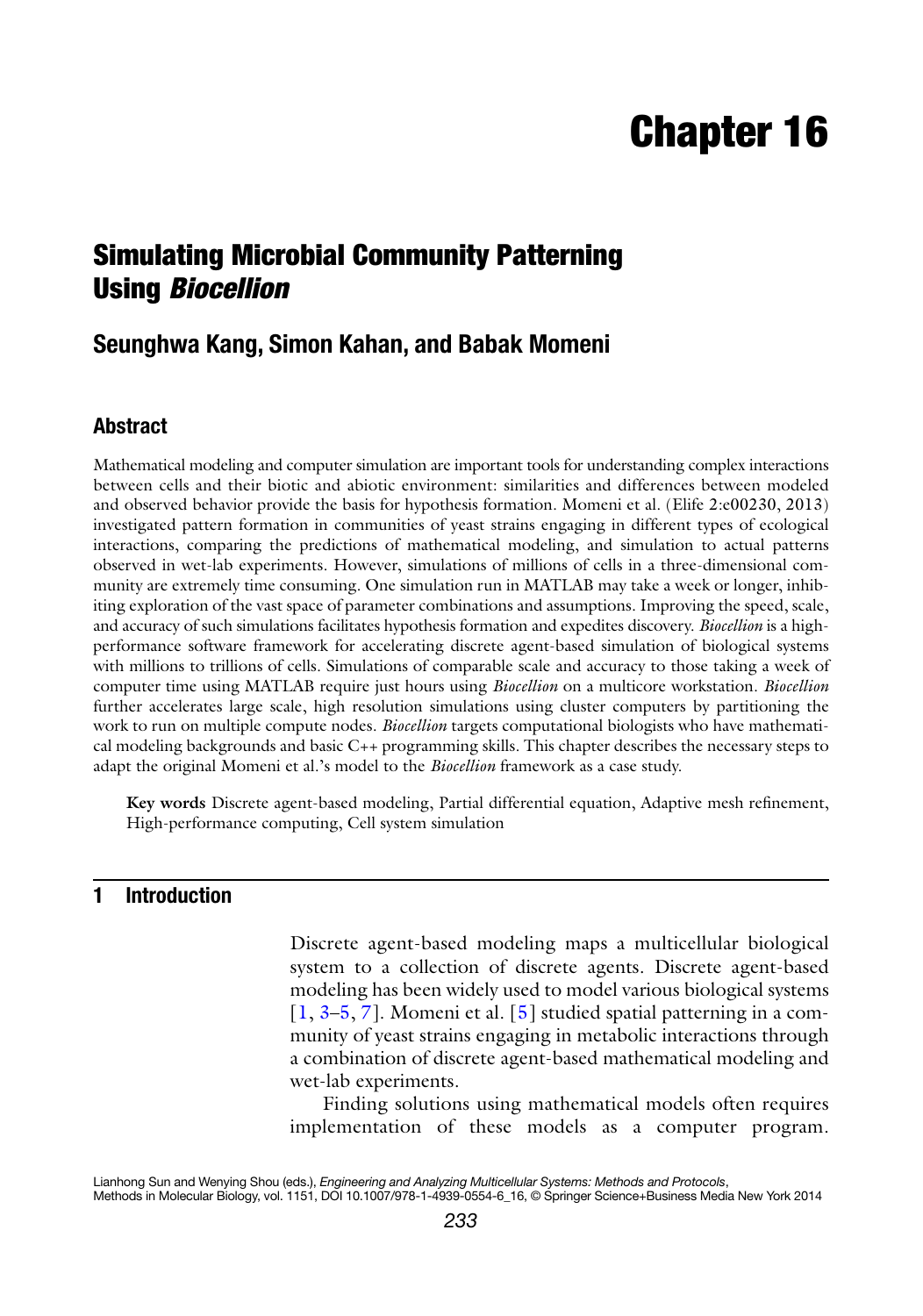Producing a high-performance implementation that anticipates and accommodates easy revisions and refinements of a model as it evolves is a time-consuming task. Computational biologists often favor low programming effort over efficiency, flexibility, and even accuracy. Therefore, simulations tend to run much longer than performance-optimized code. Even incremental model updates can require significant code revision. For example, Momeni et al.'s model [\[5](#page-20-2)] partitions the simulation domain into fixed size cubic boxes and maps each cell to a single box. Once a cell divides, the daughter cell occupies one of the nearest neighboring boxes, instantly pushing surrounding cells outward to free up the space. This approximation of cell growth and shoving may be sufficient for the studied problem, but it may not work well for more complex problems—e.g., this approach cannot model a cell division that produces two cells differing in size.

Parallel computers ranging from multicore PCs to leadership class supercomputers provide significantly larger computing capacity than a single compute core. This computing capacity can address the computational challenges in simulating complex models when harnessed by *simulation software that serves widely varying multicellular biological system modeling requirements and runs efficiently on parallel computers*. However, implementing such software is difficult and time consuming. Even if computational biologists have access to cluster computers, without parallel computing, the advantage is limited to running multiple simulations in parallel—one simulation per compute core—resulting in slow turn-around time. In contrast, with efficient parallel software, a single simulation run can be partitioned across multiple computing cores, dramatically reducing the turn-around time.

*Biocellion* is a high-performance software framework that enables computational biologists without parallel computing expertise to exploit the power of parallel computers with only moderate programming effort. We briefly describe Momeni et al.'s model [[5\]](#page-20-2) and *Biocellion* [\[6\]](#page-20-4) and illustrate the necessary steps to adapt Momeni et al.'s model to *Biocellion* as a case study.

Momeni et al. [[5\]](#page-20-2) implemented a mathematical model with a range of parameters corresponding to different yeast strains engaging in various interactions. We consider only one instance in this article. Modification for other strains and interaction types is straightforward. *1.1 Yeast Patterning Model Description*

> Two strains of yeast grow on top of a 24 mm thick agarose cylinder. One strain consumes lysine and also secretes adenine at a constant rate (say the *R* strain). The other strain consumes adenine and releases lysine on death (say the *G* strain). The two strains grow cooperatively and Momeni et al. demonstrated that strong cooperation promotes intermixing of the two strains in a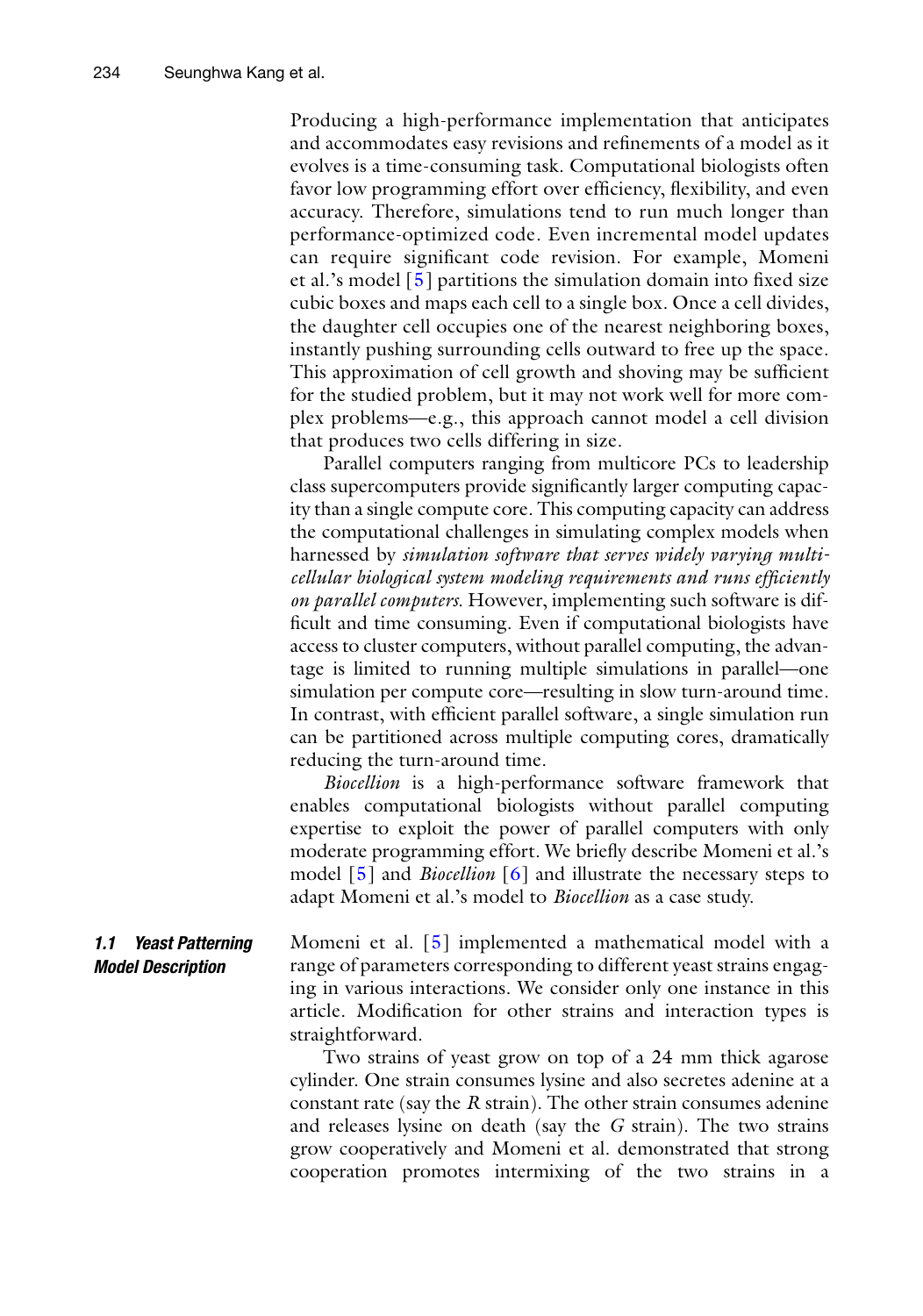three-dimensional community. We list model specifics necessary to adapt the model to *Biocellion*.

- 1. Yeast cells grow on top of a 24,000 μm thick agarose cylinder. Partial differential equations (PDE) are commonly used to model spatio-temporal variation of molecular concentrations in the extracellular space. We adopt this approach, and PDEs model adenine and lysine concentration changes in the agarose cylinder and the yeast cell community. Because the initial spatial distribution of the two yeast strains is uniform, a small fraction of the plate area in wet-lab experiment is already representative of patterns observed for the entire plate. Thus, only a fraction of the plate area in wet-lab experiments is considered in simulation. In Momeni et al.'s work [[5\]](#page-20-2), simulation domain height is set to include the entire agarose cylinder in the simulation area plus up to 300 μm above the agarose cylinder where yeast cells grow.
- 2. Periodic boundary conditions (both for PDEs and cell movements) are assumed in the *x* and *y* directions. A zero-flux boundary condition is applied at the bottom end of the agarose cylinder and at the top of the simulation domain—molecules and cells cannot cross the top and bottom planes of the simulation domain.
- 3. We map a cell to a sphere (instead of a fixed size cubic box in the original model) using *Biocellion*. The maximum cell diameter is 5  $\mu$ m. The maximum cell volume is  $\frac{4 \times \pi \times 2.5}{3}$  $\frac{\times \pi \times 2.5^3}{2} \mu m^3$ . Yeast cells push against other cells when they are packed together.
- 4. We increase the volume of a sphere to model cell growth. The volume of an *R* strain cell after consuming a certain amount

of lysine (say 
$$
\Delta
$$
lysine) is  $V_0 \times \left(1 + \frac{\Delta \text{lysine}}{\alpha_L}\right)$ , where  $V_0$  is the

minimum cell volume (the volume of a cell right after cell division or one half of the maximum cell volume).  $\alpha_{\text{L}}$ , the amount of lysine required to produce a daughter cell, is 2 fmol. Similarly, the volume of a *G* strain cell after consuming a certain

amount of adenine (say  $\Delta$ adenine) is  $\left. V_0 \times \right| 1 +$  $\setminus$  $\left(1+\frac{\Delta \text{adenine}}{n}\right)$  $\overline{\phantom{a}}$  $\frac{\Delta$ adenine adenine A .  $\alpha_{A}$ ,

the amount of adenine required to produce a daughter cell, is 1 fmol. When a cell grows above the maximum cell volume, the cell divides into two equal-volume cells.

5. For an *R* strain cell, lysine uptake rate is 
$$
v_L = \frac{\alpha_L}{T_L} \times \frac{\phi_L}{K_L + \phi_L}
$$
.

For a *G* strain cell, adenine uptake rate is  $v_A = \frac{\alpha_A}{T_A} \times \frac{\pi}{K}$ A A  $A$   $\mathbf{\varphi}_{A}$  $=\frac{u_A}{u} \times$ +  $\frac{\alpha_{\text{\tiny A}}}{T_{\text{\tiny A}}} \times \frac{\phi_{\text{\tiny A}}}{K_{\text{\tiny A}}+\phi_{\text{\tiny A}}}\,.$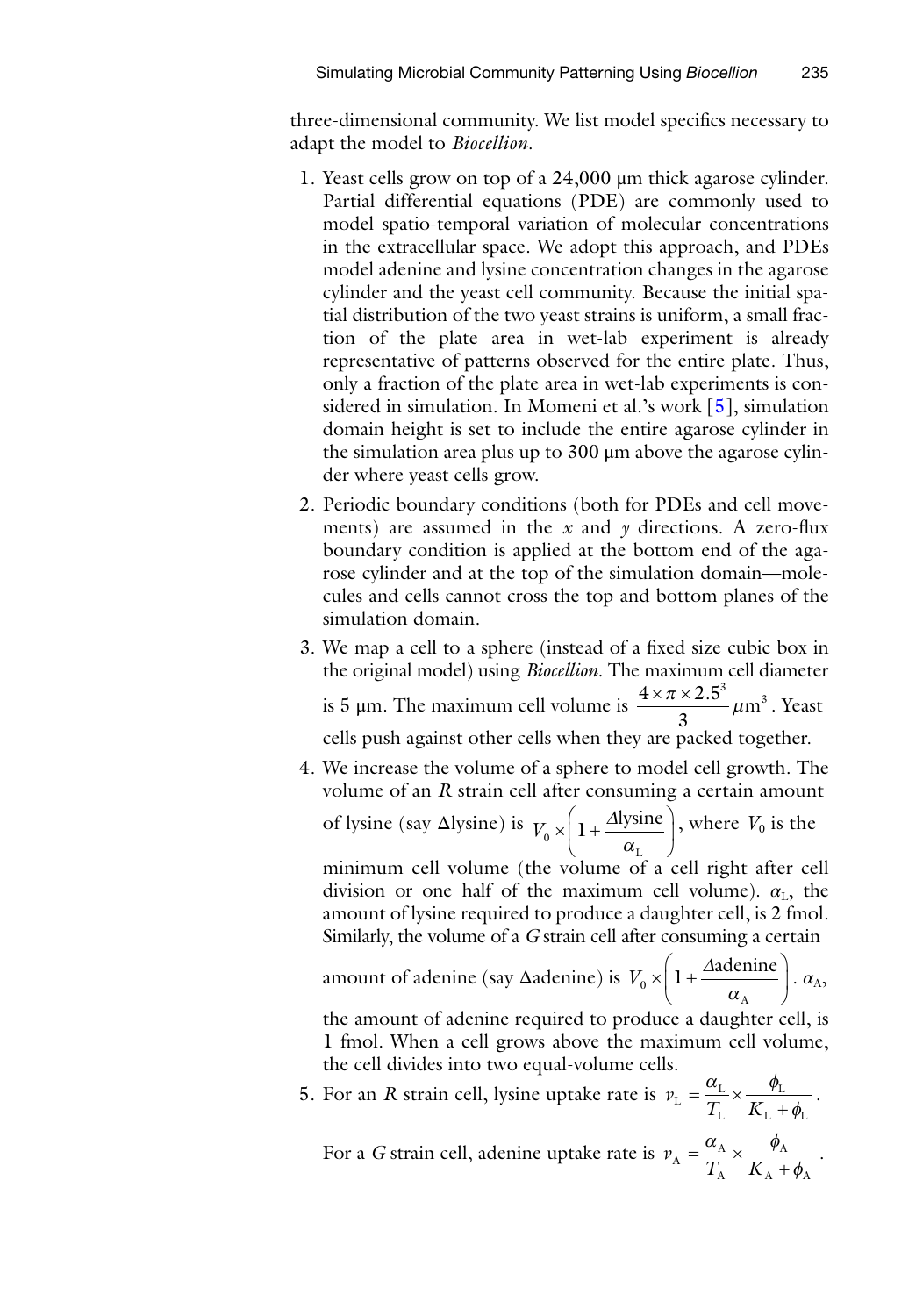The minimal population doubling times for lysine-requiring and adenine-requiring cells ( $T_L$  and  $T_A$ , respectively) are 1.76 and 1.98 h, respectively. The *Monod's constant K*<sub>L</sub>, i.e., the concentration of lysine at which lysine-requiring cells grow at their half maximal growth rate is  $1 \mu$ M. The Monad's constant *K*<sub>A</sub> for adenine requiring cells is 0.1 μM.  $φ$ <sub>L</sub> and  $φ$ <sub>A</sub> are lysine and adenine concentrations in the extracellular space, respectively. An *R* strain cell secretes 0.08 fmol of adenine per hour, and a *G* strain cell releases 12 fmol of lysine on death.

- 6. The death rates are 0.054 h−1 and 0.018 h−1 for an *R* strain cell and a *G* strain cell, respectively.
- 7. Cells are randomly distributed on the agarose cylinder surface at the beginning of the simulation. Initial cell volume is set to a random value between one half of the maximum cell volume and the maximum cell volume to represent the range between a new-born daughter and a fully grown cell. The initial cell density is 500 cells per mm2.
- 8. Initial lysine and adenine concentrations are set to zero.
- 9. Diffusion coefficients are 300  $\mu$ m<sup>2</sup>/s in the agarose cylinder and 20  $\mu$ m<sup>2</sup>/s inside a yeast colony for both lysine and adenine according to experimental measurements. Diffusion coefficients for grid boxes containing yeast cells are scaled down based on the total volume of the cells in a grid box—a grid box with low cell volume (a box in the colony-air boundary) has smaller diffusion coefficients than a box with high cell volume as implemented in the original model.
- *Biocellion'*s design goal is to accelerate a wide range of discrete agent-based mathematical models of multicellular biological systems. This is challenging, because mathematical models of biological systems vary significantly. *Biocellion'*s approach is to separate model specifics from common computational and parallel programming challenges. *Biocellion* asks users to provide model specifics, and *Biocellion* handles the remaining computational and programming challenges. Model specifics are expressed by the developer through modification of a library of C++ functions that comprise *Biocellion'*s Application Programming Interface (API). The model library links to the *Biocellion* core framework at runtime. *Biocellion* output files can be visualized using Paraview [\(http://](http://www.paraview.org/) [www.paraview.org](http://www.paraview.org/)). *1.2 Biocellion Overview*

*Biocellion* has three computational modules to simulate (1) individual discrete agent behavior, (2) direct physico-mechanical interactions between discrete agents, and (3) changes in the extracellular environment. *Biocellion* imposes a grid on the simulation domain to represent the state of the extracellular environment. In Momeni et al.'s model [\[5\]](#page-20-2), cells reside on top of the 24 mm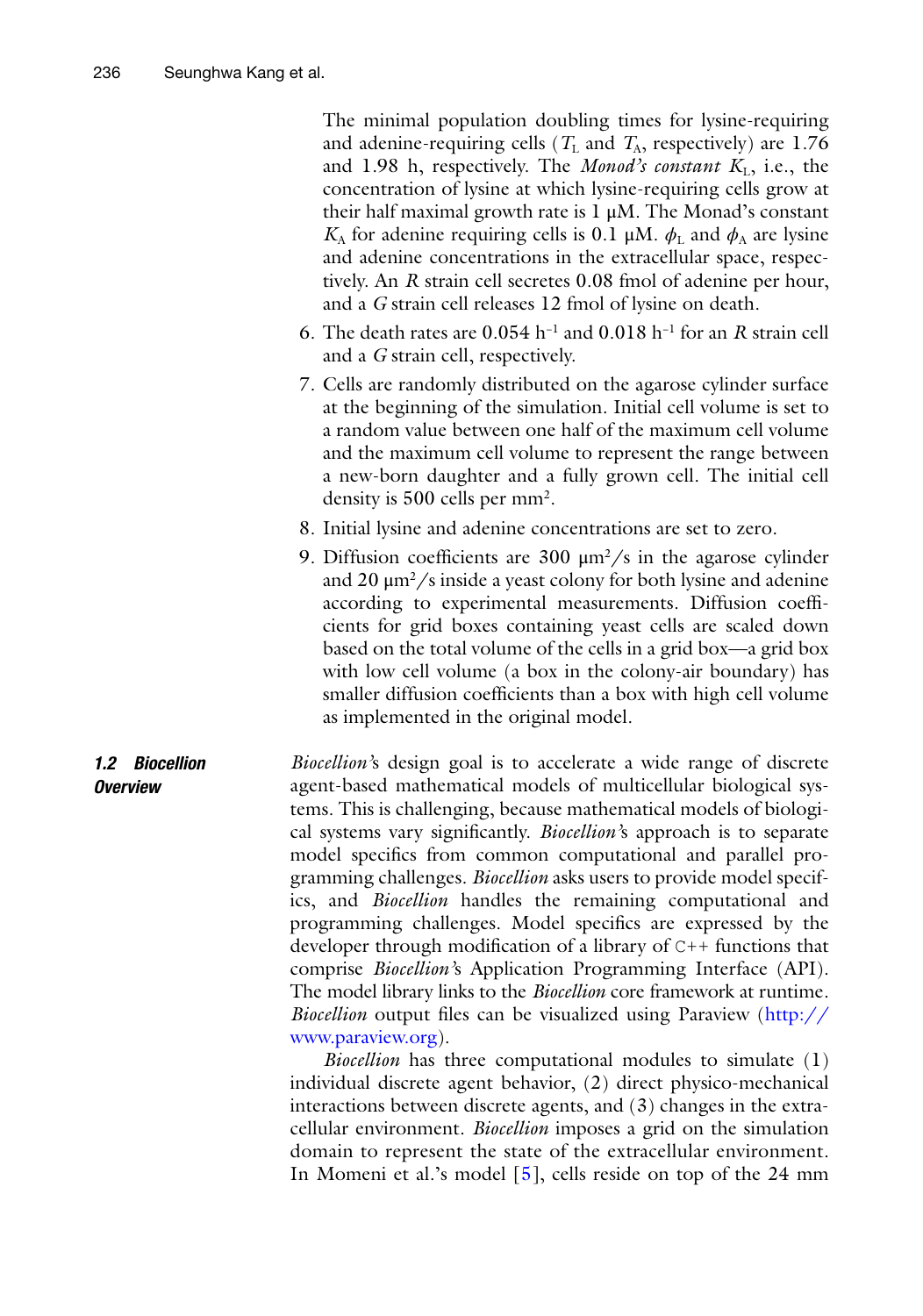thick agarose cylinder, and the region where yeast cells grow is a small fraction of the entire simulation domain. The agarose cylinder is relevant only in tracking molecular concentrations in the model. Maintaining data structures for all three computational modules for the entire agarose cylinder can waste a significant amount of computing and memory. *Biocellion* imposes two different types of grids to different parts of the simulation domain to avoid such waste. *Biocellion* imposes an interface grid on a region where all three computational modules are executed, and computational modules communicate through this interface grid. *Biocellion* imposes a coarser PDE buffer grid on the region relevant only in solving PDEs—e.g., tracking nutrient concentrations in the agarose cylinder.

*Biocellion* decomposes the simulation domain into multiple partitions—users set the partition size. Users can impose either an interface grid or a PDE buffer grid for each partition. When users wish to run *Biocellion* on a cluster computer with multiple compute nodes (each node has multiple compute cores), *Biocellion* creates multiple compute processes, and every compute process works on a different set of partitions; note that a single process can exploit multiple compute cores in a single compute node to work on a single partition. Separate output files are created for different partitions.

*Biocellion* supports adaptive mesh refinement (AMR) to solve PDEs. AMR generates multiple levels of grids with different grid spacings based on the spatial resolution requirements of different simulation domain subregions. *Biocellion* asks users to set the number of AMR levels and the refinement ratio between two consecutive AMR levels—if the refinement ratio is set to 4, the coarser level grid spacing is four times larger than the finer level grid spacing. The finest grid spacing coincides with the interface grid spacing— *Biocellion* users set the interface grid spacing. The PDE buffer grid spacing equals the coarsest grid spacing in the AMR hierarchy. Users tag interface grid boxes with the desired AMR level. PDE buffer grid boxes are automatically tagged with the coarsest AMR level. *Biocellion* generates an AMR hierarchy (which is used to solve PDEs) based on this information. Note that the generated AMR hierarchy can have more fine boxes than the user input to improve efficiency (processing a large number of small boxes is inefficient) and guarantee correctness (coarsening a fine grid first and refining the coarsened fine grid should produce the original fine grid, or see the proper nesting condition in ref.  $[2]$  $[2]$  $[2]$ ).

Figure [1](#page-5-0) depicts the simulation domain (left) and the generated AMR hierarchy (right) in our experiment assuming 40 μm grid spacing, two AMR levels, and the refinement ratio of 4—we simulate with 5, 20, and 40 μm grid spacings.

Multicellular biological system simulation combines multiple biological processes such as cell movement, diffusion of molecules, and cell metabolic rate change. Different biological processes have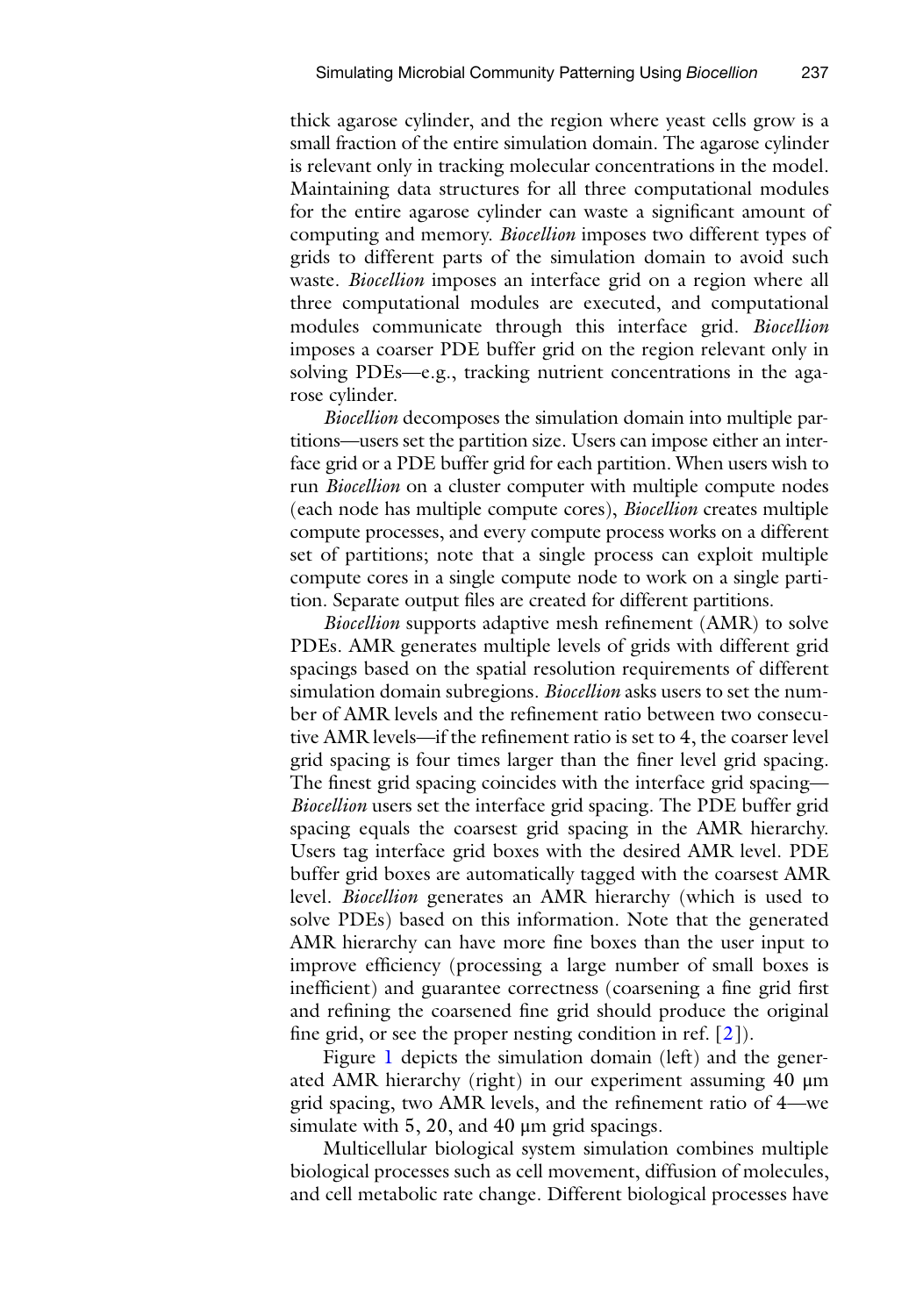<span id="page-5-0"></span>

**Fig. 1** *Biocellion* imposes two different types of grids to the simulation domain (*left*). An interface grid is imposed on the partition covering the cell growth region to simulate both cells and the environment. The remaining partitions in the agarose cylinder region are set as PDE buffer—these partitions are relevant only in solving PDEs to track lysine and adenine concentrations. Users tag interface gird boxes with the desired AMR level. We tag the interface grid boxes containing yeast cells (the *light blue boxes*) and the interface grid boxes at the top 40 μm of the agarose cylinder (the *light red boxes*) with the finer AMR level. The remaining interface grid boxes are tagged with the coarser level. *Biocellion* generates an AMR hierarchy (*right*) based on this information. Note that the generated AMR hierarchy has more fine boxes than the user input to satisfy the proper nesting condition [[7](#page-20-3)]

different time step requirements to simulate the processes with sufficient accuracy. For example, simulating diffusion of molecules (by solving PDEs) often requires a significantly smaller time step size than the time step size required to simulate cell movement. To accommodate multiple time step size requirements in multicellular biological system simulation, *Biocellion* uses multiple time step sizes to simulate different computational modules and to communicate across the modules. The *baseline time step* is the largest time step used to simulate direct physico–mechanical interactions and discrete agent birth, death, and movement. The module computing direct physico–mechanical interactions communicates with the other two modules once per baseline time step. Discrete agent states and the state of the extracellular environment affect each other. For example, cell metabolic rate change affects the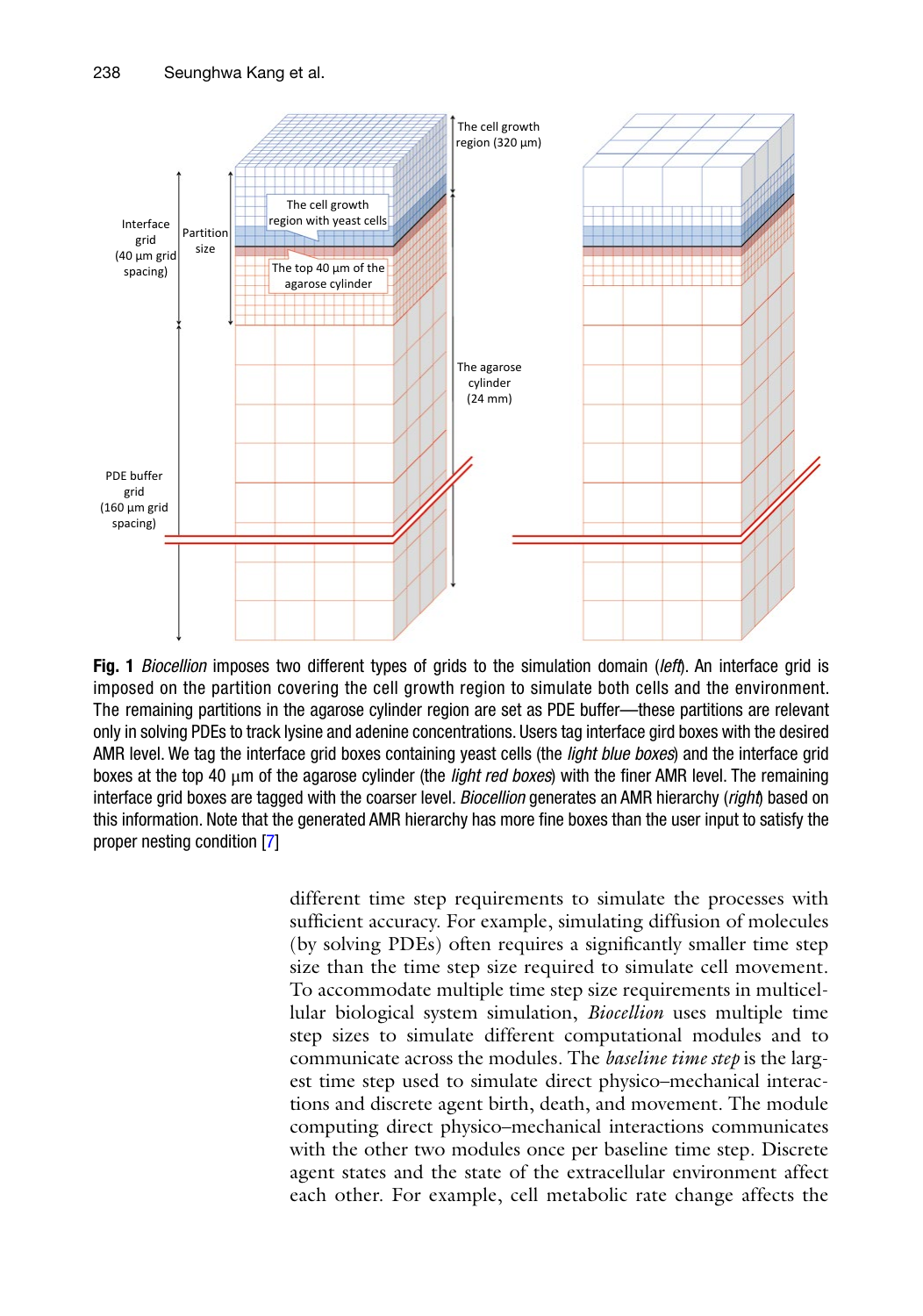<span id="page-6-0"></span>production and consumption rates of extracellular molecules, and this drives molecular concentration changes in the extracellular space. These two modules can be coupled more tightly by splitting a single *baseline time step* into multiple *state-and-grid time steps*. Variables associated with the grid imposed on the extracellular space can be updated either by model specific rules or by solving PDEs. Users can update the variables by model specific rules at the beginning and at the end of each *state-and-grid time step*. A single *state-and-grid time step* can be further partitioned to smaller *PDE time steps* to advance PDEs.

The original yeast patterning model [\[5\]](#page-20-2) partitions the simulation domain on top of the agarose cylinder into a set of fixed size cubic boxes (a box width is  $5 \mu m$ ), and a cell takes a single box. If a cell divides, the new cell tries to occupy one of the nearest neighboring boxes in the same *z* plane, if there is an empty box within the *confinement neighborhood* of 5-cell radius. The existence of confinement neighborhood was observed experimentally. If there is no empty box within the confinement neighborhood in the same *z* plane, the new cell occupies the box right on top of the mother cell box, and all the other cell boxes on top of the mother cell box are pushed upward. *1.3 Porting Overview*

Using *Biocellion*, we represent each cell by a sphere (*Biocellion* allows users to map a discrete agent to a different shape). A sphere can be located anywhere in the simulation domain above the agarose cylinder, and its radius changes to model cell growth. When a cell grows just enough to overlap with another, the model immediately introduces a force to push all spheres apart, thus modeling cell shoving in packed regions.

Figure [2](#page-7-0) shows that the concentration of adenine changes smoothly in the simulation domain except for the cell growth region and the top 40 μm part of the agarose cylinder—adenine concentration changes smoothly even just 40 μm below the agarose cylinder top surface. We set the partitions at the agarose cylinder region (except for the top 40 μm part) as PDE buffer. *Biocellion* supports AMR which applies different grid resolutions to different parts of the simulation domain. In generating an AMR hierarchy, the region occupied by yeast cells and the top 40 μm of the agarose cylinder are tagged with the finest grid spacing, which is equal to the interface grid spacing. A coarser grid is imposed on the air region and the bottom part of the agarose cylinder.

We set the *baseline time step size* to 30 s and split a single *baseline time step* to 30 *state-and-grid time steps* to tightly couple cell metabolic rate change and nutrient concentration change in the extracellular space. *PDE time step* sizes to advance PDEs updating lysine and adenine concentrations are set identical to the *state-andgrid time step* size.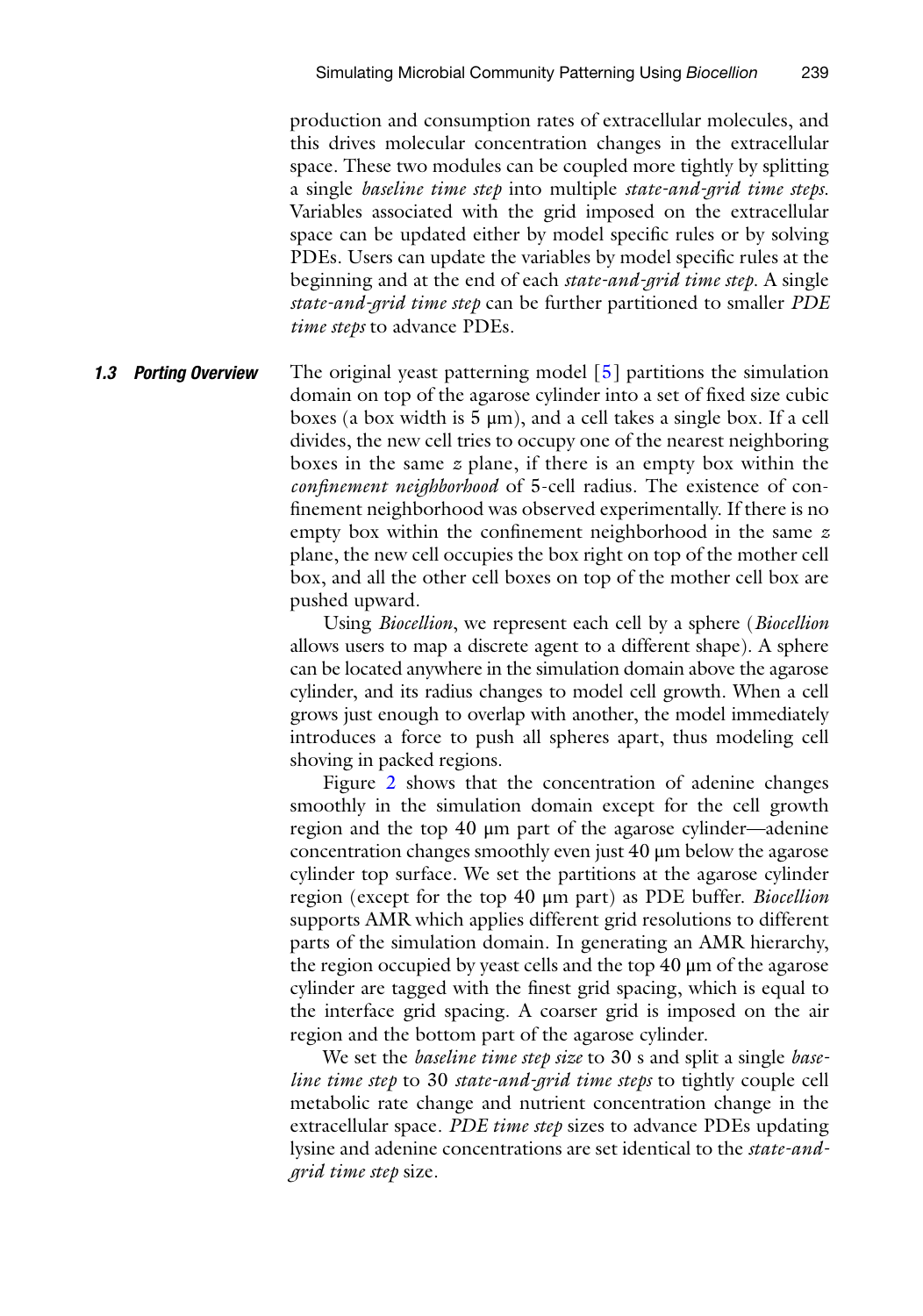<span id="page-7-0"></span>

**Fig. 2** Adenine concentrations in the simulation domain (unit: μmol/μm3 , 1 μM=10−15μmol/μm3 ). The *top figure* depicts the adenine concentration along the *z*-axis (passing the center of the simulation domain), with 0 and 24,000 being the bottom and the top of the agarose cylinder, respectively. The *bottom figures* show the adenine concentration at the *z* normal planes right on top of the agarose cylinder (*right*), right below the agarose cylinder top surface (*center*), and 40 μm below the agarose cylinder top surface (*right*), respectively. The adenine concentration has higher spatial variation near the agarose cylinder top surface. The spatial variation of the adenine concentration is significantly lower even just 40  $\mu$ m below the top surface

We define four model specific variables (say *rhslysine*, *rhsadenine*, *Uscale*,*lysine*, and *Uscale*,*adenine*) for each grid box in the interface grid. *rhslysine*, *rhsadenine* store the sum of the production and consumption rates of lysine and adenine, respectively. Lysine and adenine consumption rates are proportional to  $\frac{\phi}{\phi}$  $\phi + K$ , where *ϕ* is lysine or adenine concentration in the extracellular space and *K* (the concentration of metabolite at which half maximal consumption rate is achieved) is 1.0 and 0.1 μM for lysine and adeneine, respectively.  $U_{\textit{scale,lysine}}$  and  $U_{\textit{scale,adenine}}$  store the  $\_\,\phi$  $\phi + K$  values for lysine and adenine, respectively. We want to limit the total amount of lysine

or adenine consumed by cells in a grid box to be lower than the amount of lysine or adenine in the box plus an estimation of the amount of lysine or adenine diffuse into the box within a single *state-and-grid time step*. This prevents *ϕ* from becoming negative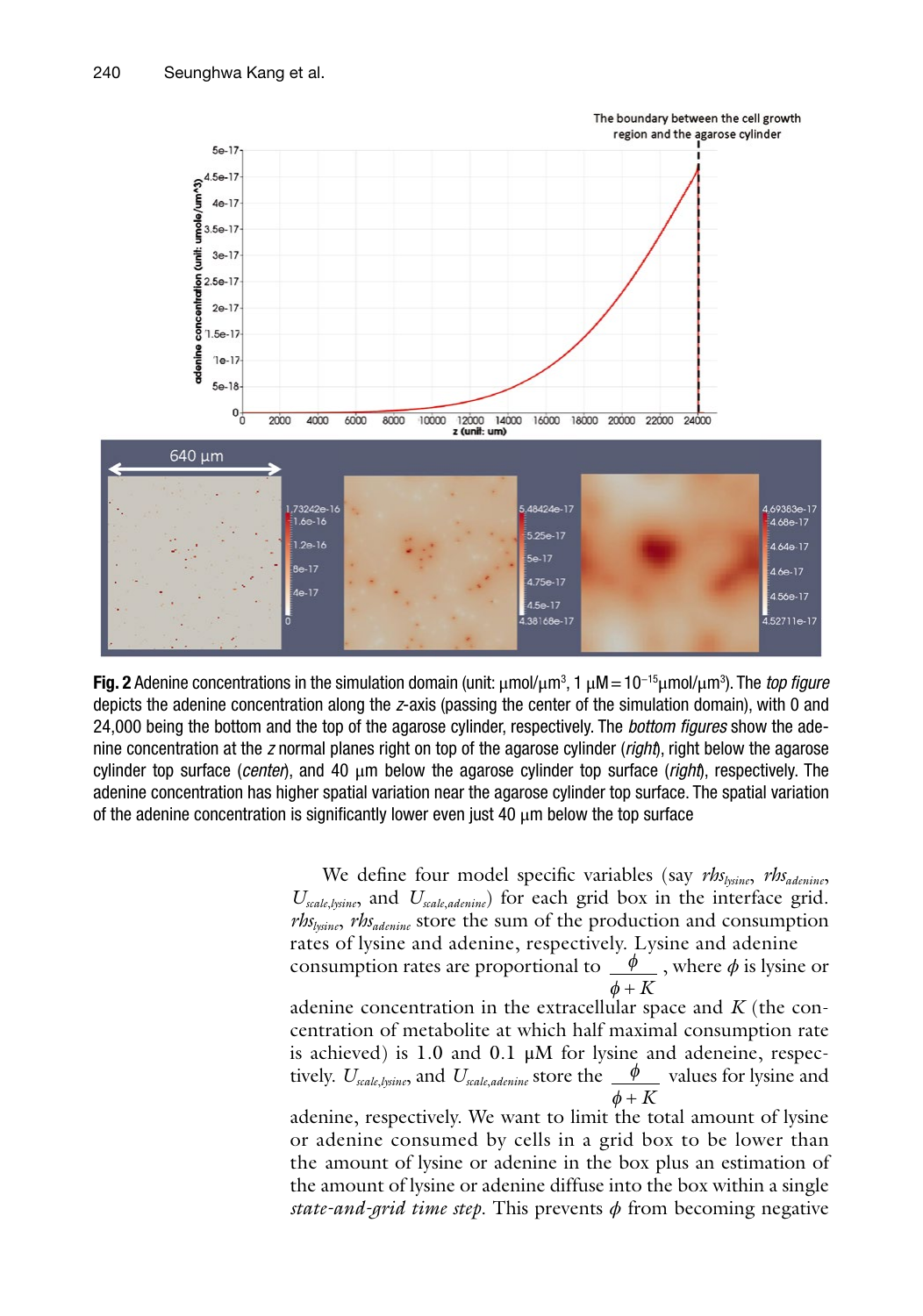(especially when  $\phi$  is small) without using a tiny time step size. This approach is accurate as long as our estimation of the diffusion rate is accurate. We use the explicit Euler method to estimate the amount of diffusion, which gives a reasonably accurate estimation for our choice of the *state-and-grid time step* size (1 s)—the molecular concentration gradient does not change significantly within 1 s. We scale  $\frac{\phi}{\phi + K}$  to limit nutrient consumption. If the sum of

*rhs*<sub>lysine</sub> (or *rhs<sub>adenine*) and the estimated diffusion rate multiplied by</sub> the *state-and-grid time step* size exceeds the lysine (or adenine) concentration of the box, we reduce the consumption rate and scale down *Uscale*,*lysine* (or *Uscale*,*adenine*), so the net decrease of the lysine (or adenine) concentration based on the production, consumption, and estimated diffusion rates does not exceed the lysine concentration of the grid box. Model routines setting PDE parameters and model routines updating individual cell states can access these values to set nutrient uptake rates—this is necessary to assure that the total amount of nutrients consumed in solving PDEs coincide with the amount consumed by cells in updating individual cell states. We save *rhs<sub>lysine</sub>* and *rhs<sub>adenine</sub>* to avoid computing the rates again when setting PDE parameters.

A *G* strain cell releases lysine on death. A relatively large amount of lysine is released in a short amount of time, and this forms a steep concentration gradient followed by a rapid gradient change due to diffusion. Accurately computing this transient gradient change requires a small time step size. However, cells react to concentration changes only gradually, so accurately computing the transient gradient change has little impact on simulation output. We have decided to spread released lysine to six neighboring boxes in the  $\pm x$ , *y*, and *z* directions to lower the initial concentration gradient. We implement this by updating the *rhslysine* variable of a neighboring grid boxes.

Figure [3](#page-9-0) shows a simulation output. Simulation time is highly dependent on grid resolution and with 40 μm interface grid spacing (comparable to 50 *mum* grid spacing used in the Momeni et al.'s work  $\lceil 5 \rceil$ ) to simulate 500 h of cell growth, a single simulation run takes 6.5 h on a workstation with a single 6 core microprocessor (Intel X5650 2.67 GHz). *Biocellion* also accelerates larger higher resolution simulations using multiple compute nodes.

#### **2 Materials**

*Biocellion* runs on multicore PCs, workstations, cluster computers, cloud computers, and supercomputers. This article pertains to multicore PCs. Running on different systems does not require model code changes. The current version of *Biocellion* runs only on ×86 compatible systems (PCs with Intel or AMD microprocessors are ×86 compatible). A 64-bit Linux operating system needs to be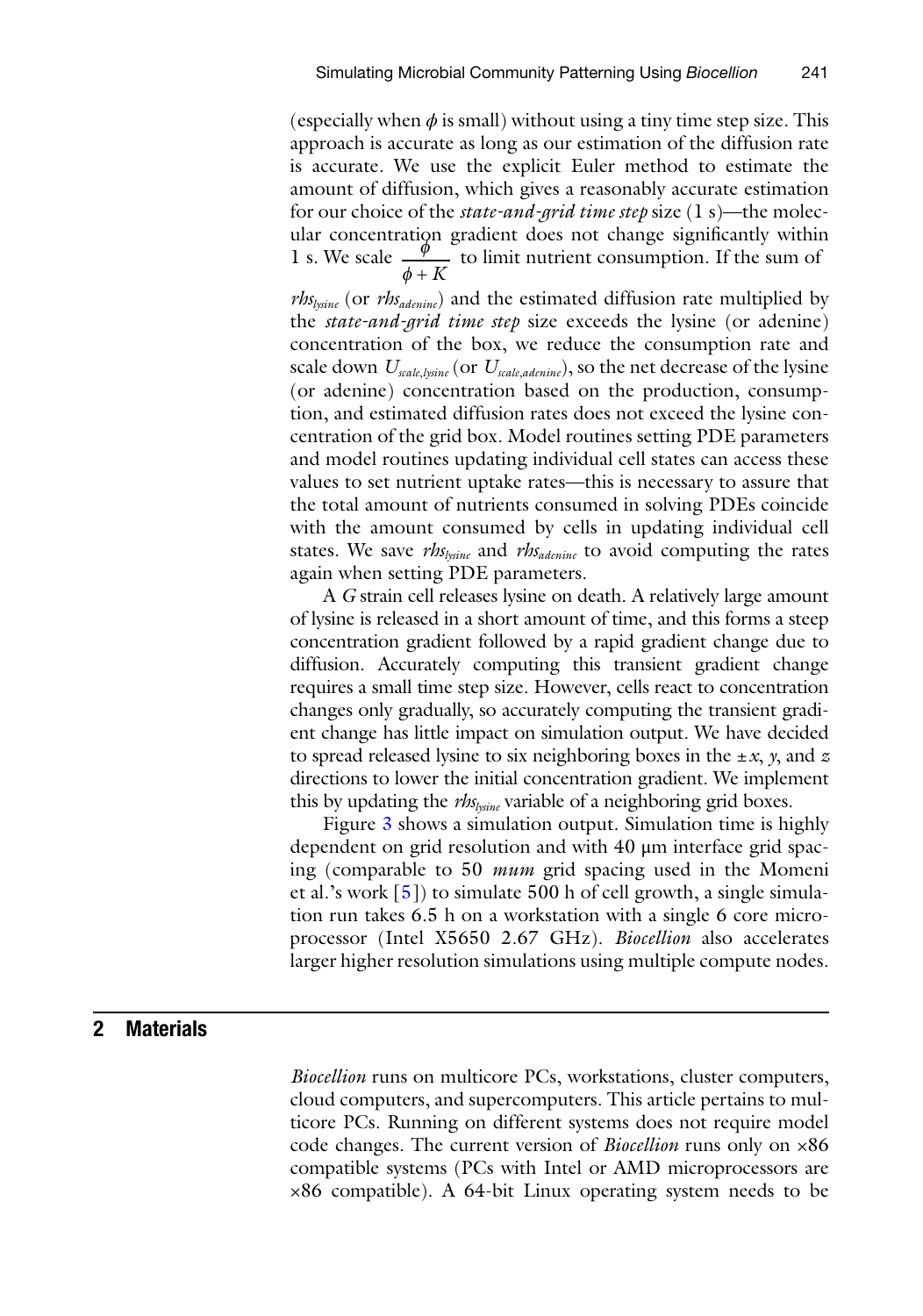<span id="page-9-0"></span>

**Fig. 3** Yeast cell growth (the top six figures) viewed from an oblique angle from the top, a 2D vertical crosssection of the yeast colony (*the next figure*), and a 2D vertical cross-section from the wet-lab experiment (*the bottom most figure*, reproduced from Momeni et al.'s paper [[5](#page-20-2)]). *Red cells* are R strain cells, *green cells* are G strain cells, and *black cells* are dead cells

installed on the target system. Compiling *Biocellion* model code requires the GNU gcc compiler (pre-installed in most Linux systems), Intel icc compiler, or some other C++ compiler (we have tested only with gcc and icc). When compiling model code, users may set the check flag to verify their code or disable the check for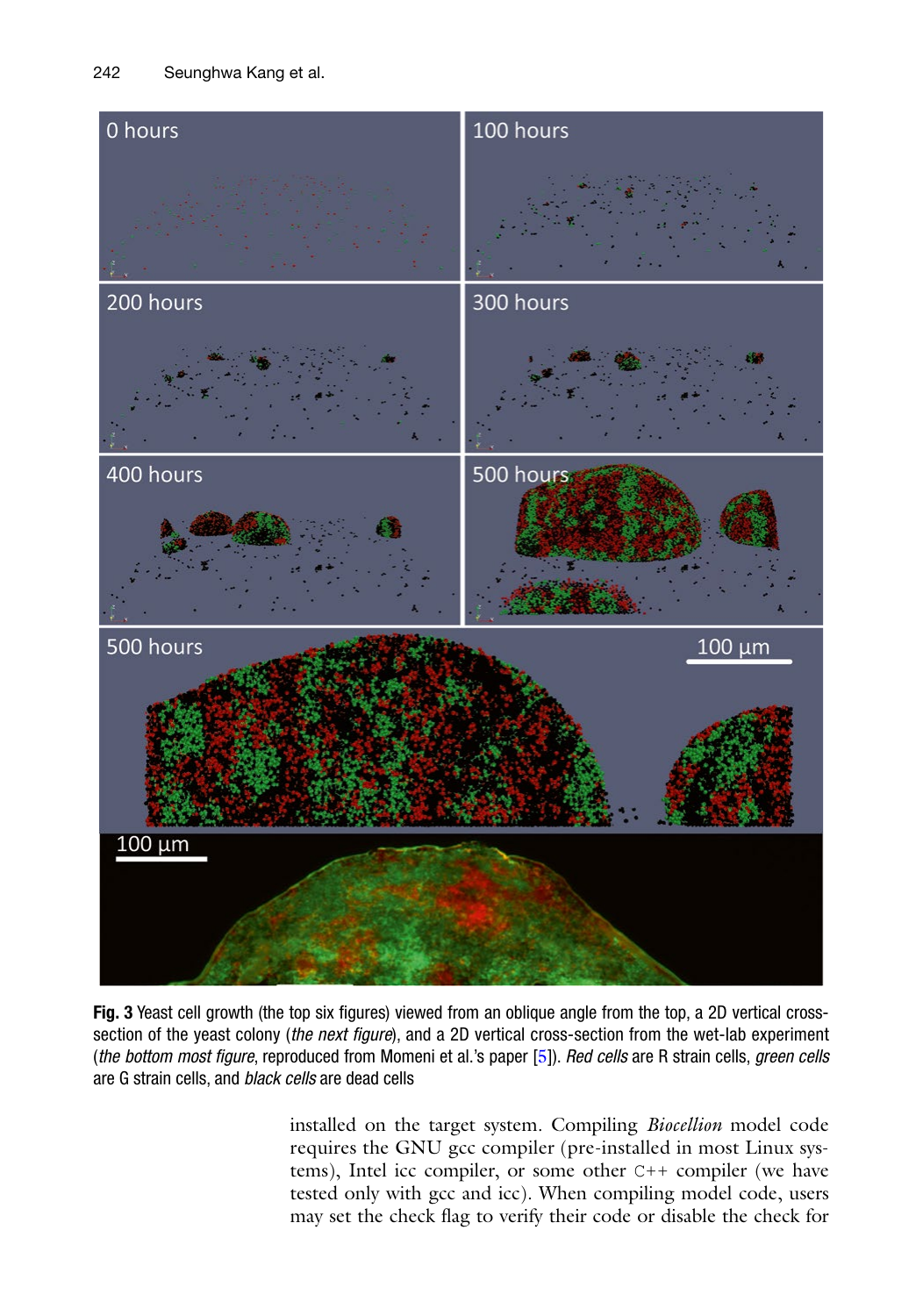higher performance (*See* **Note 1**). *Biocellion* requires the Intel Thread Building Blocks library, freely available from the thread building blocks homepage ([http://threadingbuildingblocks.org\)](http://threadingbuildingblocks.org/).

- 1. Download the most recent stable version of Intel Thread Building Blocks library (version 4.2 or later is required) to the target system. *2.1 Installing Intel Thread Building Blocks*
	- 2. Unzip the downloaded tarball.
	- 3. Update the LD\_LIBRARY\_PATH Linux environment variable to include the TBB library directory (in TBB 4.2, this is \$TBB\_ ROOT/lib/intel64/gcc4.1).

*2.2 Installing Biocellion*

- 1. Unzip the *Biocellion* tarball.
	- 2. Open Makefile.common under the *Biocellion* root directory.
	- 3. Update BIOCELLION\_ROOT to point to the *Biocellion* root directory.
	- 4. Try "make" under the libmodel directory. This should compile the model library (\$BIOCELLION\_ROOT/libmodel/ interface/libmodel.so).

#### **3 Methods**

*Biocellion* users provide model specifics by filling-in a set of C++ functions defined in five files under the \$BIOCELLION\_ROOT/ libmodel/model directory: model\_routine\_config.cpp, model routine agent.cpp, model routine mech intrct.cpp, model\_routine\_grid.cpp, and model\_ routine output.cpp. These files include model routines to initialize the model, update discrete agent states, simulate direct physico–mechanical interactions, update the state of the extracellular space, and set simulation output, respectively. The entire model code for the Momeni et al.'s model [[5\]](#page-20-2) is available under \$BIOCELLION\_ROOT/libmodel/model-yeastpatterning for interested readers. Below, we present examples of how a model is specified.

| 3.1 Model            |                            |  | Model routines related to model configuration are defined in |  |  |
|----------------------|----------------------------|--|--------------------------------------------------------------|--|--|
| <b>Configuration</b> | model routine -config.cpp. |  |                                                              |  |  |

1. *updateIfGridSpacing:* Set the interface grid spacing by filling the *updateIfGridSpacing* function body surrounded by/\* MODEL START \*/and/\* MODEL END \*/(Code 1). The interface grid spacing should be equal to or larger than the maximum direct physico-mechanical interaction distance. We map a cell to a sphere-shaped discrete agent and only consider cell shoving in evaluating short-range mechanical interactions.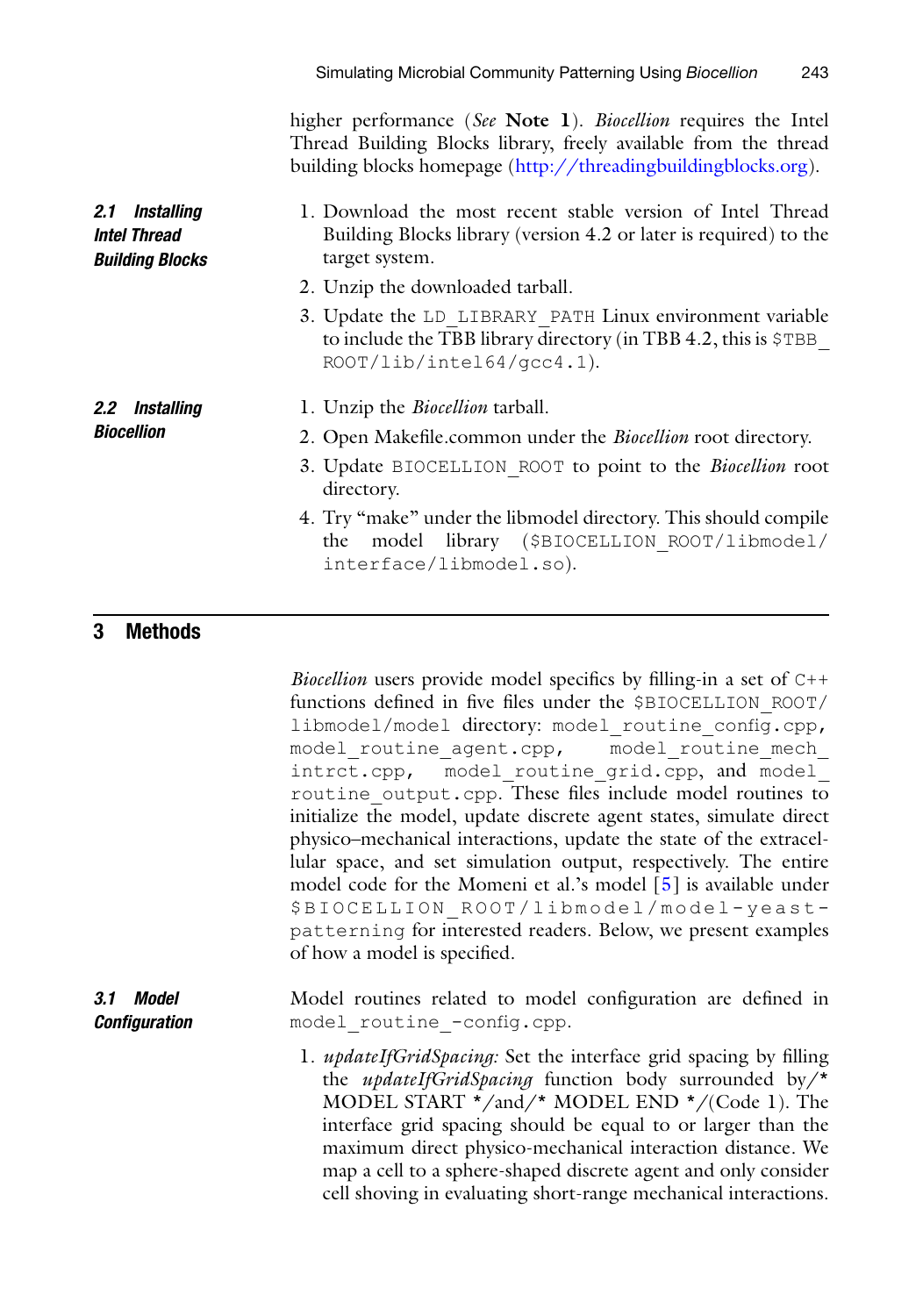<span id="page-11-0"></span>

**Fig. 4** Comparing 5 μm grid spacing and 20 μm grid spacing. Grid boxes outside the agarose cylinder with no cells have 0 diffusion coefficient. If cell *A* secretes a metabolite consumed by cell *B*, the secreted metabolite is delivered to cell *B* via diffusion through the agarose cylinder. However, if cell *A* and cell *B* are located in the same box (with 20 μm grid spacing), cell *B* can directly consume the molecules secreted by cell *A*

Two overlaping spheres are pushed apart to remove the overlap, and the maximum mechanical interaction distance cannot exceed the maximum cell diameter  $(5 \mu m)$ . We start with the smallest interface grid spacing  $(5 \mu m)$  to minimize simulation artifacts (*see* Fig. [4](#page-11-0) for an example). Larger values reduce execution time at potential loss of accuracy. Assuming fast diffusion, we may be able to adopt a larger grid spacing without significant loss of simulation accuracy. We also try 20 and 40 μm. Interested readers may experiment with different grid spacings to find the optimal grid spacing.

```
void ModelRoutine::updateIfGridSpacing 
(REAL& ifGridSpacing ) {
     /* MODEL START */
    ifGridSpacing = 5.0; /* 5.0, 20.0, or 40.0,
to set the interface grid
        spacing to 5.0, 20.0, or 40.0 um */
     /* MODEL END */return;
   }
  Code 1: Model routine to set the interface grid spacing.
```
2. *updateOptModelRoutineCallInfo*: Set the number of rounds to update variables associated with the interface grid at the begin-

ning and at the end of a state-and-grid time step.

To set the model specific interface grid state variables properly (Subheading [1.3](#page-6-0)), *Biocellion* should be configured to invoke model routines updating interface grid state variables based on model specific rules once at the beginning of a *state-and-grid time step* and once at the end of the step (in order to reset the sum of lysine consumption and production rates, *see* **Note 2**).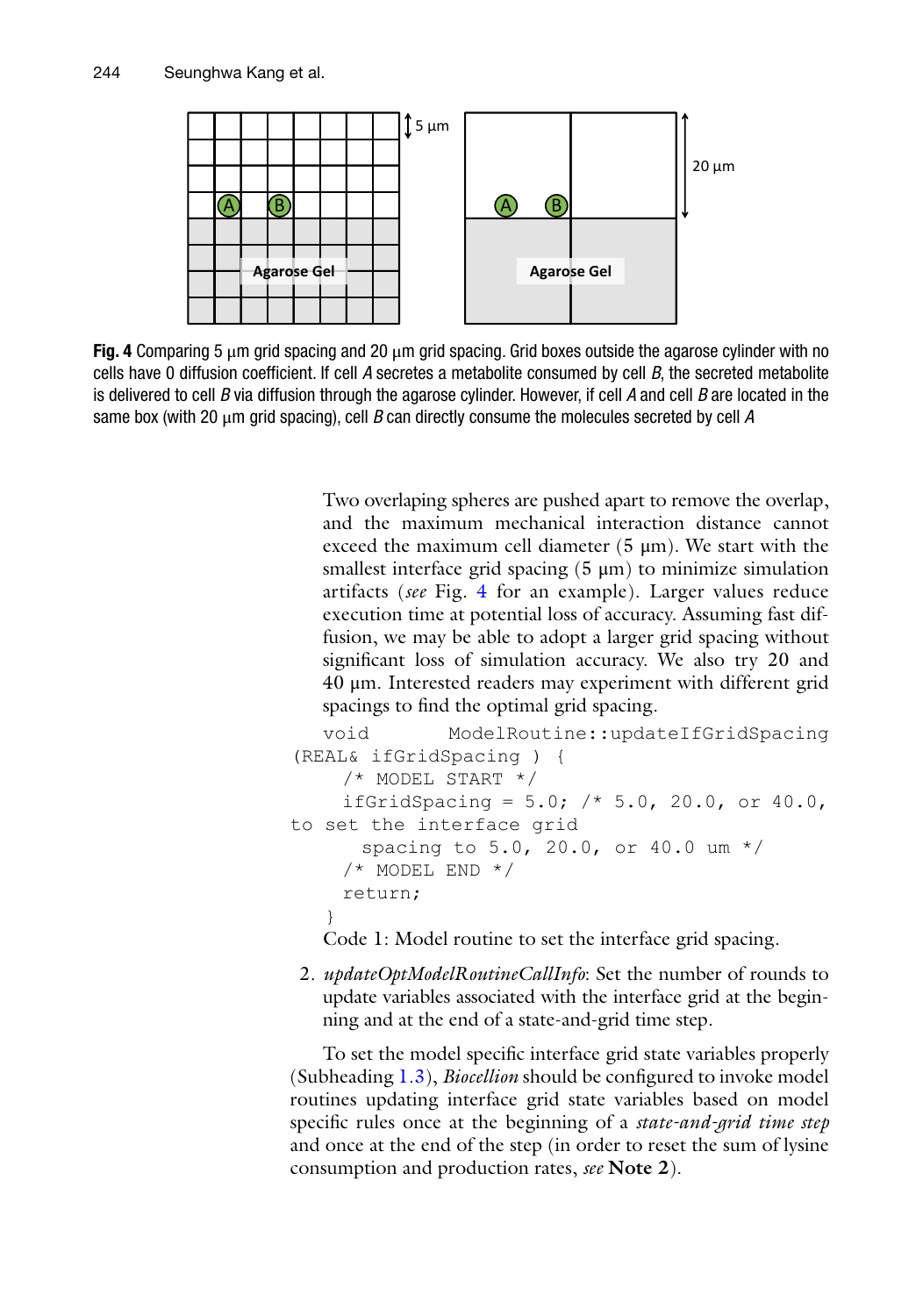- 3. *updateDomainBdryType*: Set domain boundary types. Periodic boundary conditions are applied in the *x* and *y* directions. A nonperiodic boundary condition is applied in the *z* direction, and cells are not allowed to pass the upper and lower end of the simulation domain in the *z* direction.
- 4. *updatePDEBufferBdryType*: Set the boundary type between an interface grid partition and a PDE buffer grid partition. The current version of *Biocellion* provides only one option (PDE\_BUFFER\_BDRY\_TYPE\_HARD\_WALL), and discrete agents are not allowed to pass the boundary. This function is irrelevant to PDE boundary conditions.
- 5. *updateTimeStepInfo*: Update time step sizes. Set the *baseline time step size* to 30 s and split a single baseline time step to 30 *state-and-grid time steps*. Interested readers can experiment with different time step sizes.
- 6. *updateSyncMethod*: Update synchronization methods when a single variable is updated by multiple model routine calls (*see* **Note 2**). The only kind of short range cell–cell direct mechanical interaction we consider is cell–cell shoving, so the synchronization method for extra mechanical interactions is irrelevant. Set the synchronization method for grid variable updates to SYNC\_METHOD\_DELTA (*see* **Note 2**).
- 7. *updateSpAgentInfo*: Set discrete agent types. We consider three cell types (*R* and *G* strain cells and dead cells; dead cells do not grow and divide). A dead cell has one model specific variable storing the amount of lysine in the cell. This variable is used to calculate the amount of lysine to be released into the extracellular space.
- 8. *updatePDEInfo*: Set the grid state variables for lysine and adenine concentrations that are updated by solving PDEs. An AMR scheme is used with three levels  $(5 \mu m)$  grid spacing) or two levels (20 μm grid spacing or 40 μm grid spacing). The finest level has the grid spacing equal to the interface grid. The size of a single PDE time step is set identical to the size of a single *state-and-grid time step*. A zero-flux boundary condition is applied in the *z* direction. Boundary conditions in the *x* and *y* directions are irrelevant, because periodic boundary conditions are imposed in *updateDomainBdryType*.
- 9. *updateIfGridModelVarInfo*: Set extra model specific variables associated with the interface grid. We add four variables per grid box (*see* Subheading [1.3](#page-6-0)).
- 10. *updateRNGInfo*: Set one random number generator to get random numbers with the uniform distribution.
- 11. *setPDEBuffer*: Set a partition as a PDE buffer partition if the top surface (in the *z* direction) of the partition is lower than the agarose cylinder height minus a small buffer region to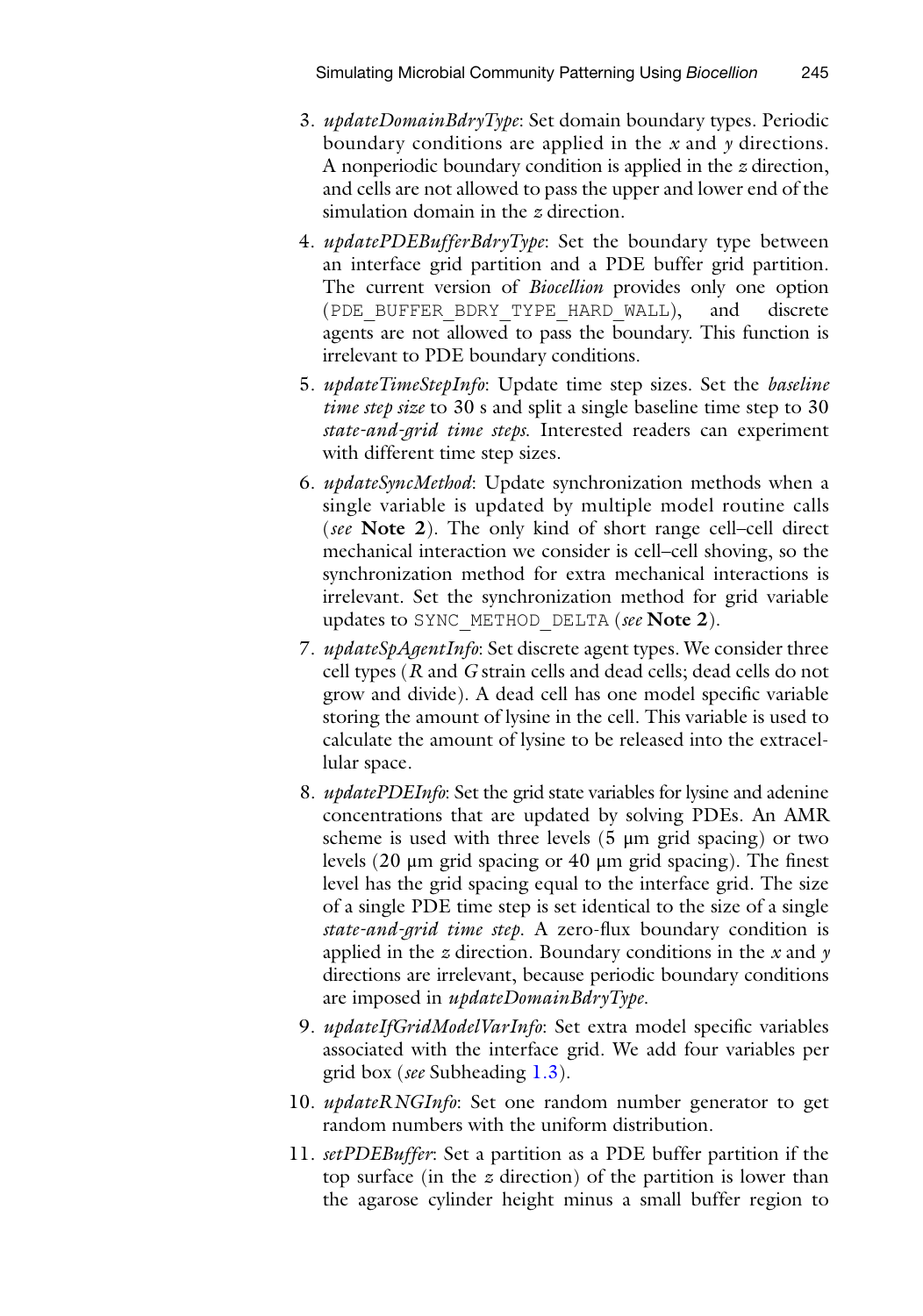exclude the top part of the agarose cylinder (where molecular concentrations are highly localized). *setPDEBuffer* is called once per partition.

12. *setHabitable*: Set a grid box in the interface grid as a habitable box or an uninhabitable box. We set the boxes in the agarose cylinder to be uninhabitable, and cells are not allowed to move into an uninhabitable box.

#### Model routines related to simulating individual agent behavior are defined in model routine agent.cpp. *3.2 Individual Agent Behavior*

- 1. *addSpAgents*: Randomly spread cells on top of the agarose cylinder to initialize the simulation. *addSpAgents* is called once per interface grid partition.
- 2. *updateSpAgentState*: Increase cell size based on the nutrient consumption rates. We use the scaled  $\frac{\phi}{\phi}$  $\phi + K$ values

(Subheading  $1.3$ ) to compute the nutrient consumption rates. This function is called once for every discrete agent in every *state-and-grid time step*.

3. *updateSpAgentBirthDeath*, *divideSpAgent*, and *adjustSpAgent*: Set whether a discrete agent will divide or disappear (*updateSpAgentBirthDeath*, *see* Code 2). *updateSpAgentBirthDeath* is called once for every discrete agent in every *baseline time step*. A cell divides if its size exceeds the maximum cell size. If a cell is set to divide, *divideSpAgent* is called. A cell divides into two cells in a random direction and the two resulting cells' volume is one half of the original cell's volume in the ported model. Dead cells remain in the simulation domain, so no discrete agent is set to disappear. If neither divide nor disappear is set, *adjustSpAgent* is called and this model routine updates the cell displacement based on the sum of the forces on the cell.

Model routines related to simulating physico–mechanical interactions between discrete agents are defined in model\_routine\_ mech\_intrct.cpp. 1. *computeForceSpAgent*: Compute forces between pairs of discrete agents (*see* Code 3). This model routine is called once per cell pair that is within the maximum direct mechanical interaction distance, at every *baseline time step*. Force on two interacting cells is set based on the overlap between the two cells to remove the overlap by pushing the two cells apart. void ModelRoutine::updateSpAgentBirthDeath(c onst VIdx& vIdx, const SpAgent& spAgent, const AgentMechIntrctData& mechIntrctData, const Vector<NbrBox< *3.3 Physico– Mechanical Interaction Between Agents*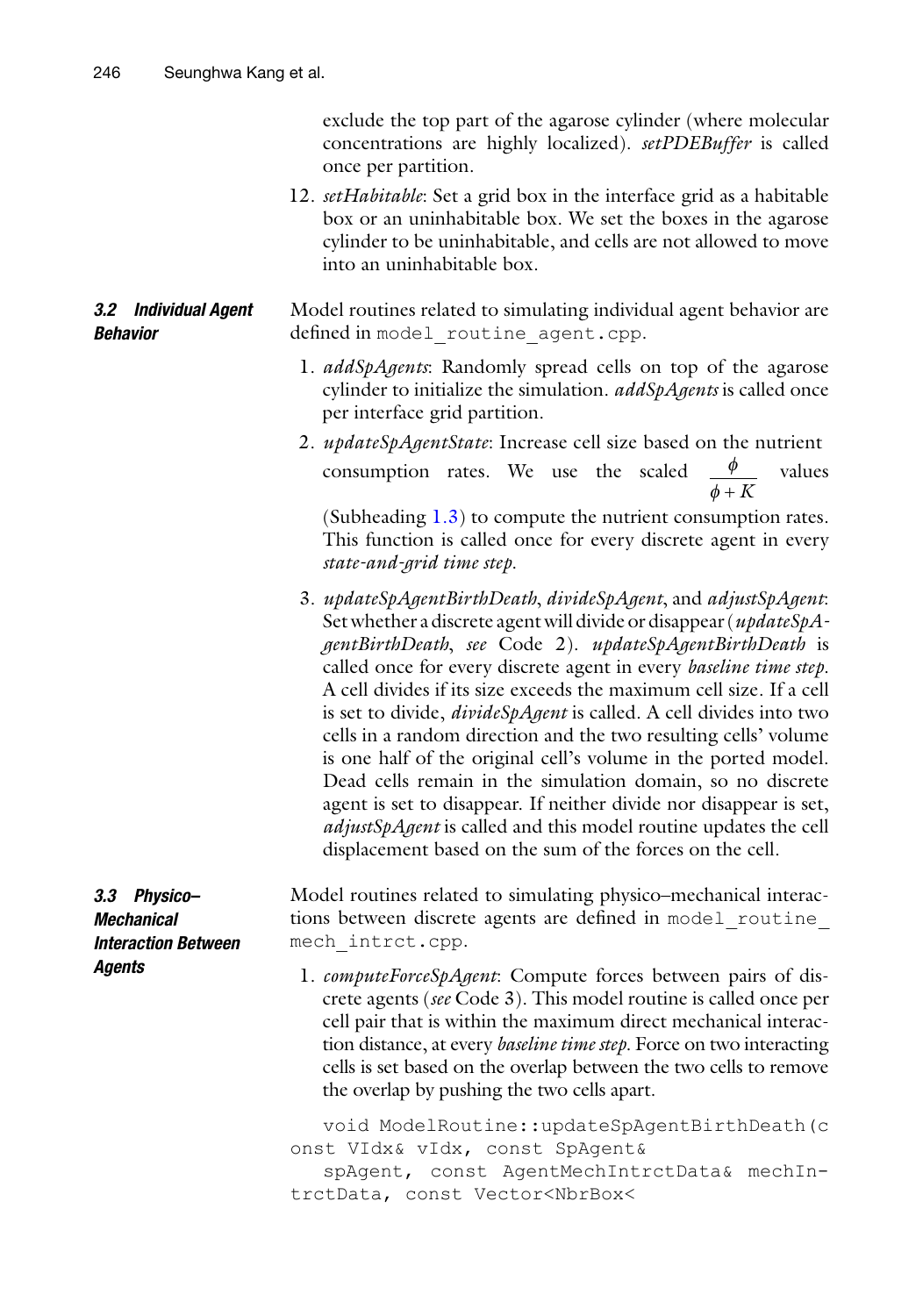```
REAL> >& v_gridPhiNbrBox/*[elemIdx] 
*/, const Vector<NbrBox<REAL> >&
   v_gridModelRealNbrBox/*[elemIdx] 
*/, const Vector<NbrBox<S32> >&
   v_gridModelIntNbrBox/*[elemIdx] 
*/, BOOL& divide, BOOL& disappear) {
   /* MODEL START */
   divide=false;
   disappear=false;
   if((spAgent.state.getType()==AGENT_TYPE_R_
CELL)||(spAgent.state.
   getType() == AGENT TYPE G CELL))
{/* R or G straincells*/
   if (spAgent.state.getRadius
() >= MAX CELL RADIUS)divide = true;
  }
 }
   else {/* dead cell */
   CHECK(spAgent.state.getType()== AGENT_
TYPE D CELL);
   }
   /* MODEL END */return;
 }
Code 2: Model routine to set whether a cell will divide, disappear, 
or neither divide nor disappear.
Model routines related to simulating state changes in the extracel-
lular space are defined in model routine grid.cpp.
 1. initIfGridVar and initPDEBufferPhi: Initialize grid state vari-
   ables for the interface grid (initIfGridVar) and the PDE buffer 
   grid (initPDEBufferPhi). initIfGridVar is called once per grid 
   box in the interface grid, and initPDEBufferPhi is called once 
   per grid box in the PDE buffer grid.
 2. updateIfGridVar: Update interface grid state variables based 
   on model specific rules (see Subheading 1.3). This function is 
   called once per grid box in the interface grid.
   void ModelRoutine:: computeForceSpAgent(const 
VIdx& vIdx0, const SpAgent&
   spAgent0, const VIdx& vIdx1, const SpAgent& 
spAgent1, const VReal& dir/*
   unit direction vector from spAgent1 to spA-
```
gent0 \*/, const REAL& dist,

VReal& force/\* force on spAgent0 due to interaction with spAgent1 (force

*3.4 State Changes in the Extracellular Space*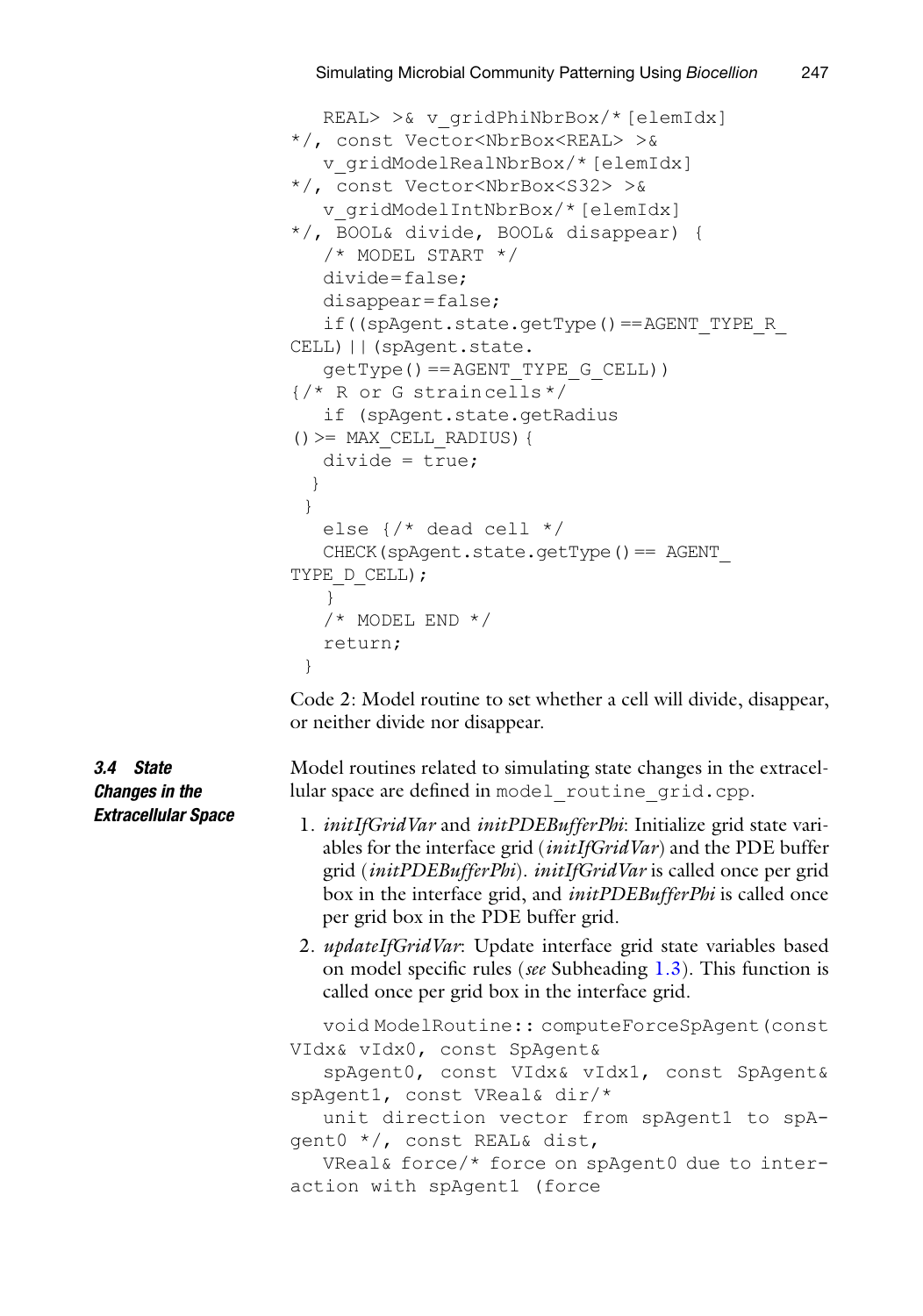```
on spAgent1 due to interaction with spAgent0 
has the same magnitude but
  the opposite direction), if force has the 
same direction with dir, two
  cells push each other, if has the opposite 
direction, two cells pull each
  other. */) {
  /* MODEL START */
  REAL R = spAgent0.state.getRadius () + spA-
gent1.state.getRadius ();
  REAL mag;/* + for repulsive force, - for
adhesive force */
  if (dist \langle = R \rangle {/* shoving to remove the
overlap */
    mag = 0.5 * (R - dist);}
  else {/* adhesion */
   mag = 0.0;/* no adhesion */
   }
  for(S32 dim = 0; dim < DIMENSION; dim++) {
    force[dim] = mag * dir[dim];}
  /* MODEL END */return;
 }
```
Code 3: Model routine to compute force between two interacting discrete agents.

- 3. *updateIfGridKappa* and *updatePDEBufferKappa*: Set PDE parameter *κ* for the interface grid and the PDE buffer grid for each grid box. *κ* represents the cell volume exclusion in diffusion. As we are not considering cell volume exclusion, *κ* is set to 1.0 (0 % volume exclusion).
- 4. *updateIfGridAlpha* and *updatePDEBufferAlpha*: Set PDE parameter  $α$ *.*  $α$  sets the decay rate. We ignore lysine and adenine decay and set *α* to 0.0.
- 5. *updateIfGridBetaInIfRegion*, *updateIfGridBetaPDE-BufferBdry*, *updateIfGridBetaDomainBdry*, *updatePDE-BufferBetaInPDEBufferRegion*, and *updatePDEBufferBetaDomainBdry*: Set PDE parameter *β.* β sets the diffusion coefficient.  $\beta$  is set between two grid boxes sharing a face (*updateIfGridBetaInIfRegion* and *updatePDE-BufferBetaInPDEBufferRegion*). Different model routines are called at the boundary between the interface grid and the PDE buffer grid (*updateIfGridBetaPDEBufferBdry*) and the simulation domain boundary (*updateIfGridBetaDomainBdry* and *updatePDEBufferBetaDomainBdry*). Code 4 sets the diffusion coefficient between two adjacent grid boxes in the interface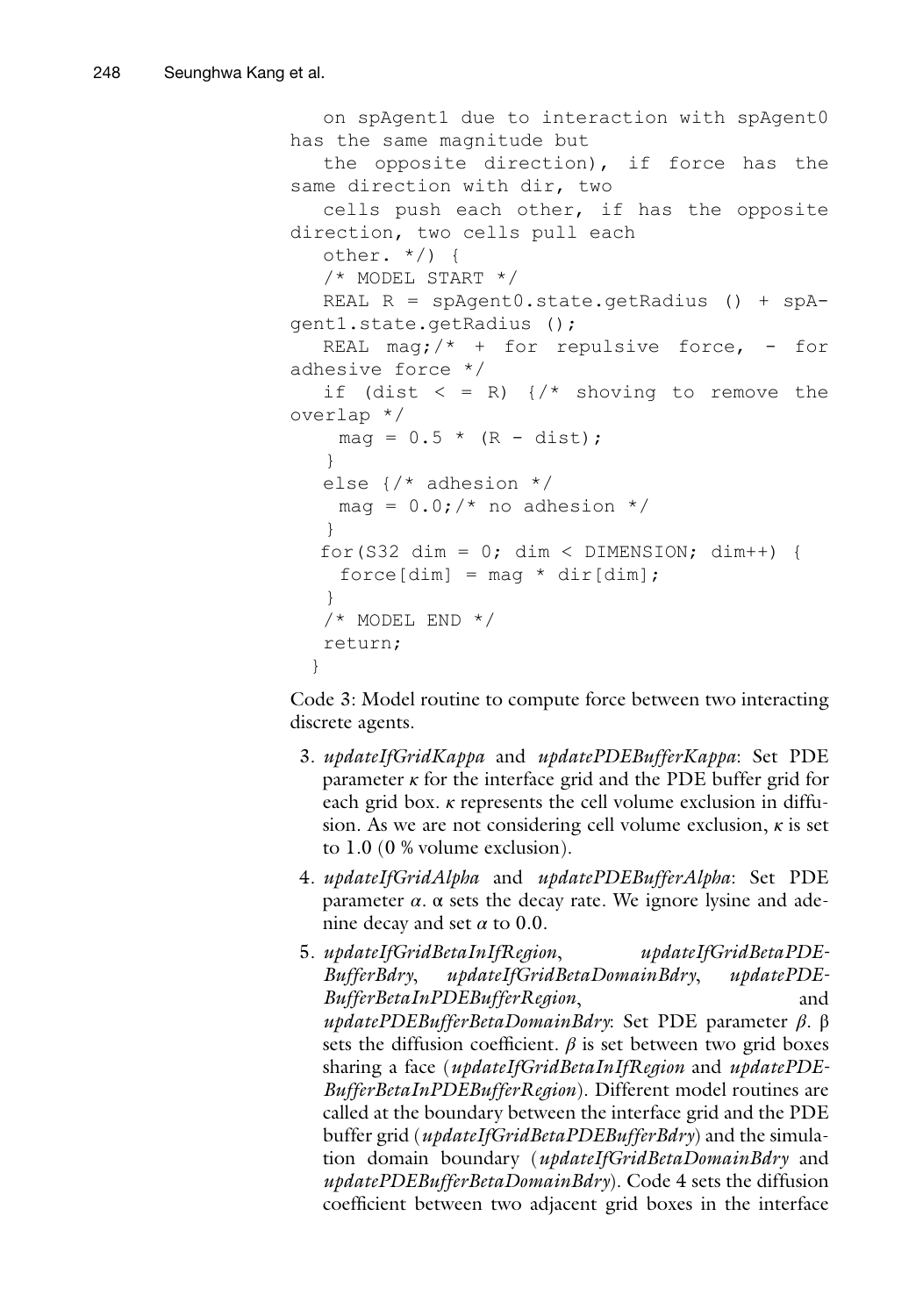grid based on the yeast patterning model specifics by filling the function body of the predefined *Biocellion* model routine (*updateIfGridBetaInIfRegion*).

- 6. *updateIfGridRHSLinear* and *updatePDEBufferRHSLinear*: Set the PDE reaction term. *updateIfGridRHSLinear* sets the reaction term based on the lysine and adenine production and consumption rates for a grid box in the interface grid. No cells reside in the PDE buffer region and *updatePDEBufferRHSLinear* sets the reaction term to 0.0.
- 7. *updateIfGridAMRTags*: In solving PDEs, *Biocellion* users can apply different grid spacings for different regions; the finest grid spacing is the interface grid spacing. Users tag each box in the interface region with a desired AMR level. Boxes in the PDE buffer region are assumed to be tagged with the coarsest level. *Biocellion* (using CHOMBO [[7](#page-20-3)]) generates an AMR hierarchy based on this information. We tag the boxes containing cells and the top 40 μm (in the *z* direction) in the agarose cylinder with the finest level. We tag the remaining boxes with the coarsest level.

Model routines controlling simulation outputs are defined in model\_routine\_output.cpp. *3.5 Simulation Output*

> 1. *updateSpAgentOutput*: Color discrete agents. We color each discrete agent based on the cell type. We do not need to update extra output variables as we are mapping a discrete agent to a sphere. *See* Code 5 for our implementation for the *Biocellion* framework.

void ModelRoutine::updateIfGridBetaInIfRegion (const S32 elemIdx, const S32

dim, const VIdx& vIdx0, const VIdx& vIdx1, const UBAgentData&

ubAgentData0, const UBAgentData& ubAgent-Data1, const Vector<REAL>&

v\_gridPhi0, const Vector<REAL>& v\_gridPhi1, const Vector<REAL>&

v\_gridModelReal0, const Vector<REAL>& v gridModelReal1, const Vector<S32

>& v\_gridModelInt0, const Vector<S32>& v\_ gridModelInt1, REAL& gridBeta)

{

 $\frac{1}{2}$  MODEL START \*/<br>REAL z0 = ((  $(REAL) \text{vId} \times 0[2] + 0.5$ IF GRID SPACING; REAL  $z1 = ((REAL)vIdx1[2] + 0.5) *$ 

IF GRID SPACING;

REAL gridBeta0;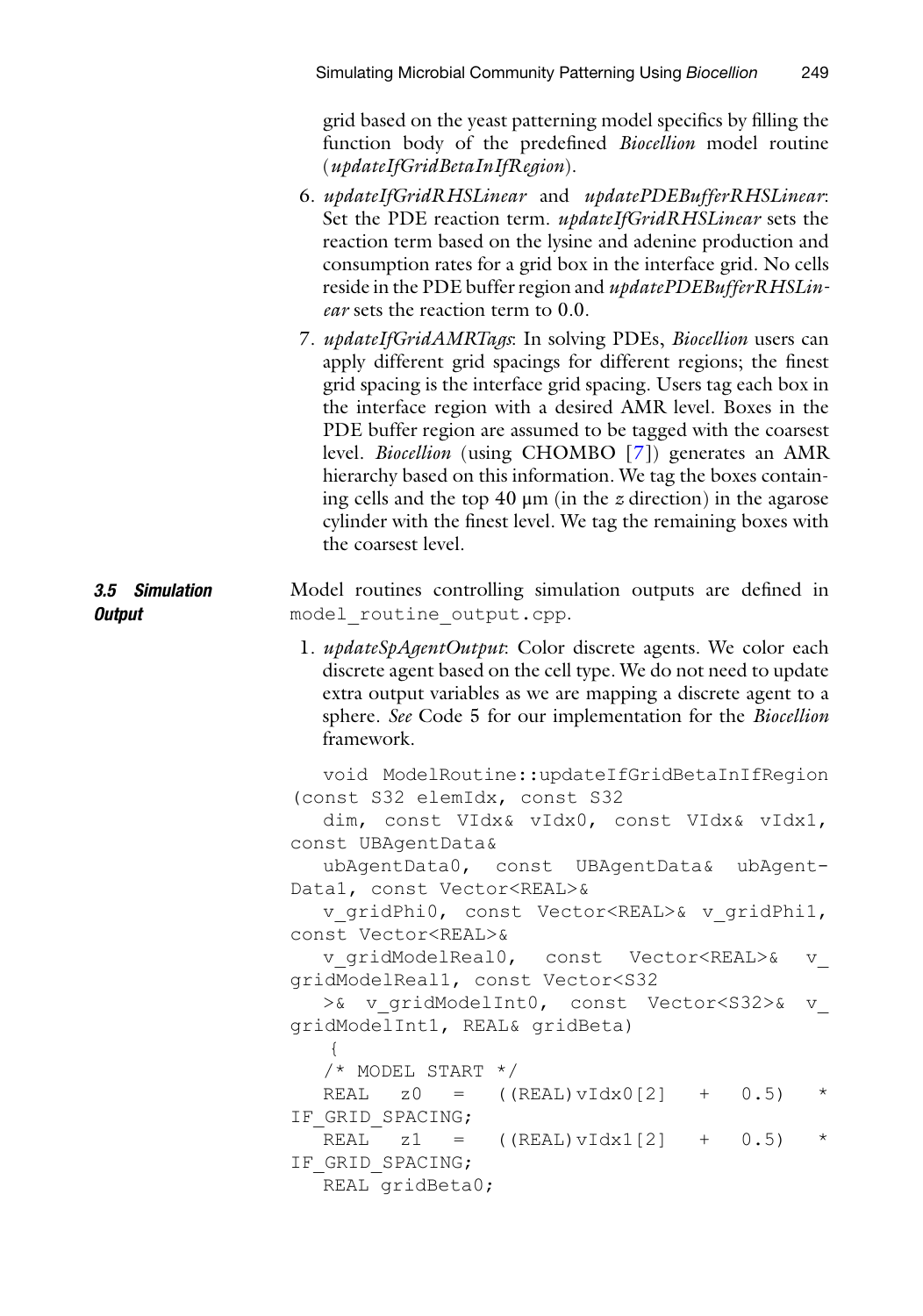```
REAL gridBeta1;
  if(z0 < AGAR HEIGHT) {
  qridBeta0 = A DIFFUSION COEFF AGAR[elemIdx];
  }
  else {
  REAL scale = (REAL)ubAgentData0.v spAgent.
size () / (REAL)UB FULL CELL CNT;
  if(scale > 1.0) {
    scale = 1.0;
   }
    gridBeta0 = A_DIFFUSION_COEFF_COLONY[elemIdx] 
* scale;
  }
  if(z1 < AGAR_HEIGHT) {
  gridBeta1 = A DIFFUSION COEFF AGAR[elemIdx];
 }
  else {
  REAL scale = (REAL) ubAgentData1.v spAgent.
size () / (REAL)UB_FULL_CELL_CNT;
  if(scale > 1.0) {
  scale = 1.0;
  }
  gridBeta1 = A_DIFFUSION_COEFF_COLONY[elemIdx] 
* scale;
  }
  if((gridBeta0 > 0.0) && (gridBeta1 > 0.0)) {
  gridBeta = 1.0 / ((1.0/gridBeta + 1.0/grid-)Betal) * 0.5;/*
       harmonic mean */
  }
  else {
     gridBeta = 0.0;
   }
  /* MODEL END */return;
   }
```
Code 4: Model routine to set diffusion coefficient between two adjacent grid boxes in the interface grid.

```
void ModelRoutine::updateSpAgentOutput(const 
VIdx& vIdx, const SpAgent&
  spAgent, REAL& color, Vector<REAL>& 
v_extra) {
  /* MODEL START */
  color = spAgent.state.getType ();
  CHECK (v extra.size () == 0;
```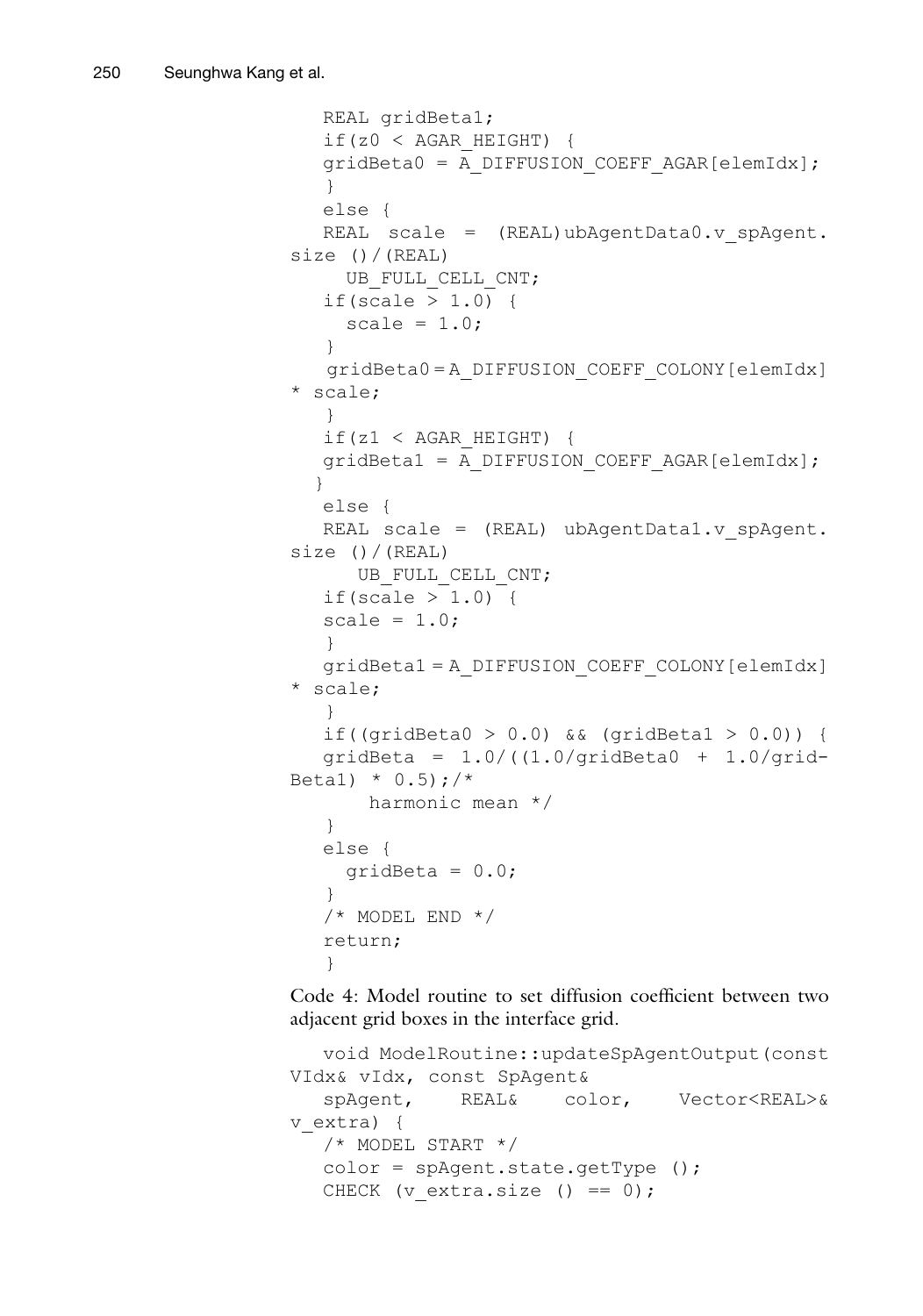```
/* MODEL END */return;
}
```
Code 5: Model routine to set the discrete agent color variable (for visualization).

*Biocellion* asks users to provide specifics of a simulation instance (e.g., simulation domain size, output directory) in an xml file. See \$BIOCELLION\_ROOT/framework/main/ yeast-patterning-5um.xml, \$BIOCELLION\_ROOT/ framework/main/yeast-patterning-20um.xml, or \$BIOCELLION\_ROOT/framework/main/yeast-patterning-40um.xml for examples (for 5, 20, or 40 μm grid spacing, respectively). *3.6 Setup for a Simulation Instance*

We set the required parameters first.

- 1. Set the number of base line steps to execute. We set this number to 60,000 (500 h, <*time\_step num\_baseline = "60000"*/>).
- 2. Set the simulation domain size ( $\lt$  *domain x* = " $128$ "  $\gamma$  = " $128$ "  $\approx$ *= "4864"*/> in case we adopt 5 μm interface grid spacing). As we are using three AMR levels with the refinement ratio of 4 (with 5 μm interface grid spacing, refinement ratio is also set in this xml file), simulation domain size should be a multiple of 64. We set the domain size in the *x* and *y* directions slightly smaller than the size in [\[5](#page-20-2)], while setting the size in the *z* direction slightly larger than the size used in  $\lceil 5 \rceil$ .
- 3. Set the simulation initialization method and the partition size. We set the initialization method to initialize within the code, and set the partition size to 64 (<*init\_data partition\_size = "64" src = "code"*/>). Alternatively, users can start from checkpoint data.
- 4. Set the output directory path, interval, file formats, and the number of extra output variables for each discrete agent (<*output path = "output\_directory\_path" interval = "120" particle = "pvtu" num\_extra = "0" grid = "vtm"*/>).

We also set several optional parameters relevant to executing the yeast patterning model on multicore PCs.

- 1. Set standard output verbosity (from 0 to 5) to 1 (<*stdout verbosity* =  $\binom{r}{2}$ .
- 2. Set the number of threads to 12 for a multicore PC with 12 hardware threads (<*system num\_node\_groups = "1" num\_nodes\_ per\_group = "1" num\_sockets\_per\_node = "1" max\_load\_imbalance = "1.2*' *num\_thre ads = "12"*>). *num\_node\_groups*, *num\_nodes\_per\_group*, *num\_sockets\_per\_node* and *max\_load\_ imbalance* are irrelevant for multicore PCs and are ignored.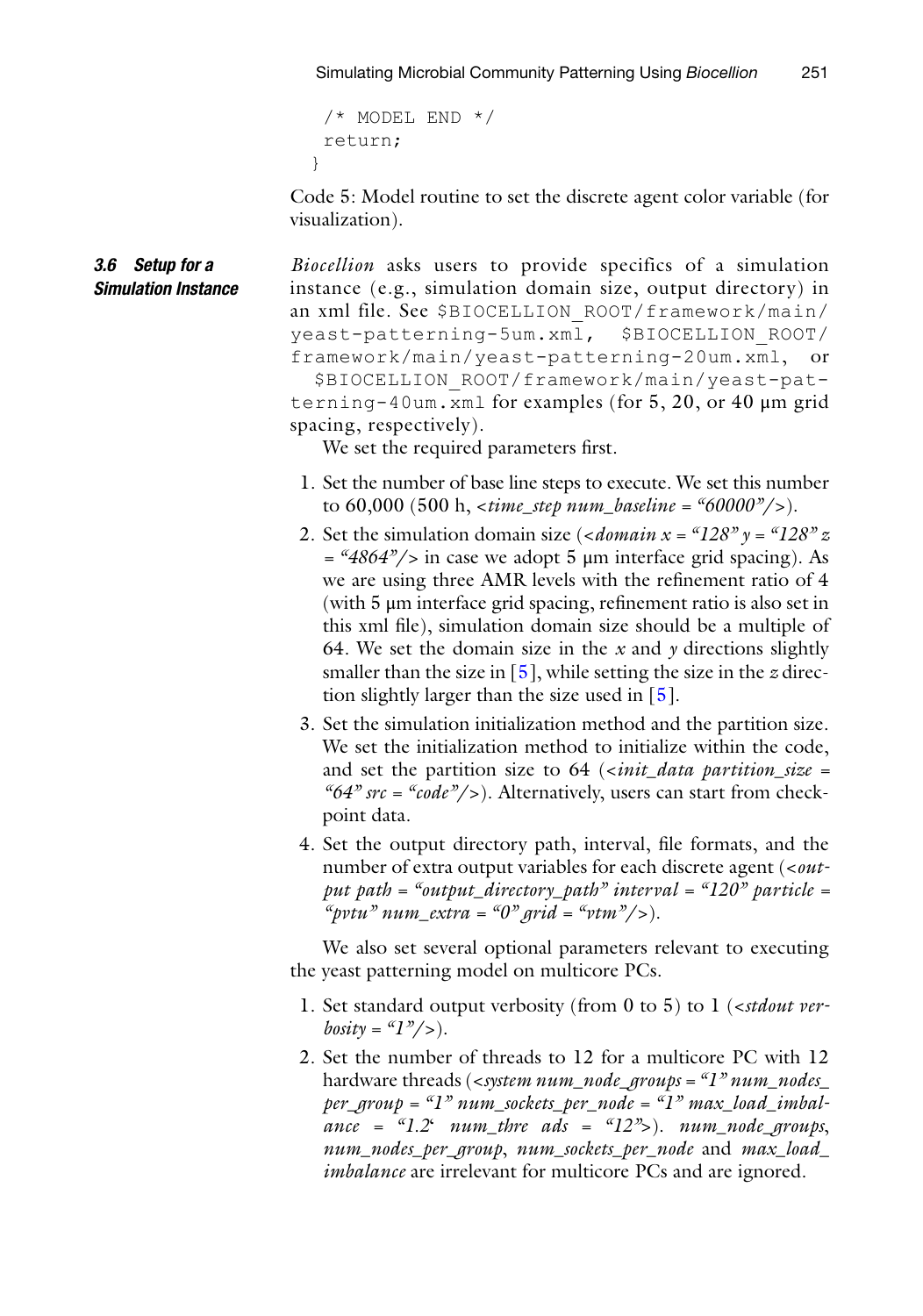- 3. Set the summary report (*Biocellion* allows users to print the summary of the interface grid variables, see the *Biocellion* user manual  $[6]$  $[6]$  $[6]$  for additional details), AMR regridding, and checkpoint intervals (<*interval summary = "10" load\_balance = "120" regridding = "120" checkpoint = "600"*/>). *load\_balance* is irrelevant to multicore PCs and is ignored.
- 4. Set the refinement ratio in applying AMR and other parameters controlling AMR hierarchy generation (<*amr refine\_ratio = "4"fill\_ratio = "0.5"*/>). See the *Biocellion* user manual [\[6](#page-20-4)] for additional details.
- 5. Set the optional parameters affecting the accuracy of the multigrid method used in solving PDEs (<*mg\_parabolic\_solve mg\_ num\_pre = "3" mg\_num\_post = "3" mg\_num\_bottom = "3"*   $mg\_v\_or\_w = \alpha v''$  mg\_max\_ite rations =  $\alpha$ 50" mg\_epsilon =  $-12<sup>w</sup>$ *mg\_hang =*  $-8<sup>w</sup>$  *mg\_norm\_threshold =*  $-20<sup>w</sup>/>$ *).* See the *Biocellion* user manual [\[6](#page-20-4)] for additional details.

#### **4 Notes**

- 1. *Biocellion* users can set the framework to perform checks on model routine outputs or input arguments of *Biocellion* utility functions called inside model routines by enabling *CHECK\_ FLAG = -DENABLE\_-CHECK = 1* in \$BIOCELLION\_ROOT/ Makefile.model. This often allows users to easily identify model program bugs such as using a random number generator without initialization or accessing a C++ STL vector array variable outside the array length. We recommend *Biocellion* users enable this option to verify their model routines prior to running full simulations. Once the model routines are verified, users should disable this check to expedite simulation.
- 2. Lysine released by a dying *G* strain cell is spread to seven grid boxes. The sum of lysine uptake and secretion rates for a grid box can be updated by seven different model routine calls (a model routine to update grid state variables is invoked once for every grid box in the interface grid in a single round). *Biocellion* asks users to set the synchronization method to properly update grid variables when a single variable is updated by multiple model routine calls. We set the synchronization method to SYNC\_METHOD\_DELTA to set the value by summing the differences from the initial value when updated by multiple model routine calls—e.g., if three different model routines set the value of variable *rhslysine* to 3, 5, and 9, respectively, then *rhslysine* is set to  $3+5+9$  (assuming that the initial value is 0). We need to reset the sum of lysine uptake and secretion rates (*rhslysine*) to 0.0 to ensure that this scheme properly works. We configure *Biocellion* to invoke model routines to edit grid variables at the end of a *state-and-grid time step* to reset the variable to 0.0.